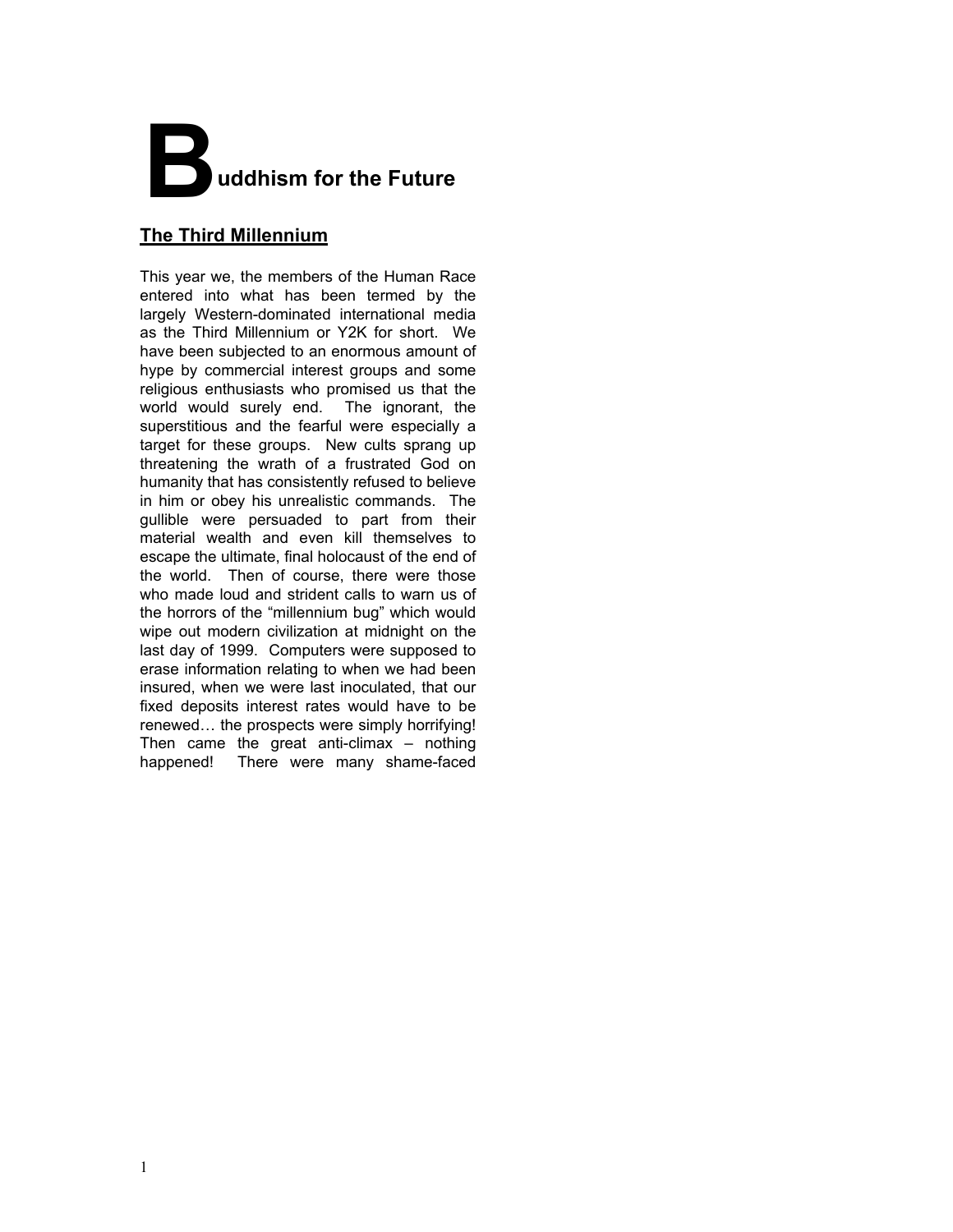religionists who had to run to their holy books and interpret them – once again.

Now, what was the Buddhist attitude to all of this? We did not join the mad crowd and viewed this whole situation calmly and rationally. To begin with, we remembered that we reached our second millennium five hundred years ago and we are already half way into our third millennium. That certainly gave us some greater seniority and maturity with which to view the universe and to advise our fellow beings on how to conduct ourselves in the pursuit of ultimate happiness. Perhaps we could now prevail on our younger brothers and sisters with different world views that their perspectives have motivated them to act in ways dangerous not only to the human race but to all inhabitants on this lovely planet, including plants and animals. Before we become too smug and divide the human race into "us" Buddhists and "them", the rest, let me hasten to remind ourselves that *all* of us have been guilty of joining the same rat race and those who call themselves "Buddhists" have just as happily trod the "primrose path" of sensuality, materialism and greed like almost everyone else in the 20<sup>th</sup> Century. What I will proceed to discuss in the rest of this essay is how the Sublime Teachings of the Buddha, if rightly understood and correctly followed by everyone can save the human race from ultimate disaster.

We need not think that the beginning of the  $21<sup>st</sup>$ Century had any particular, or cosmic significance in the supramudane sense. Time is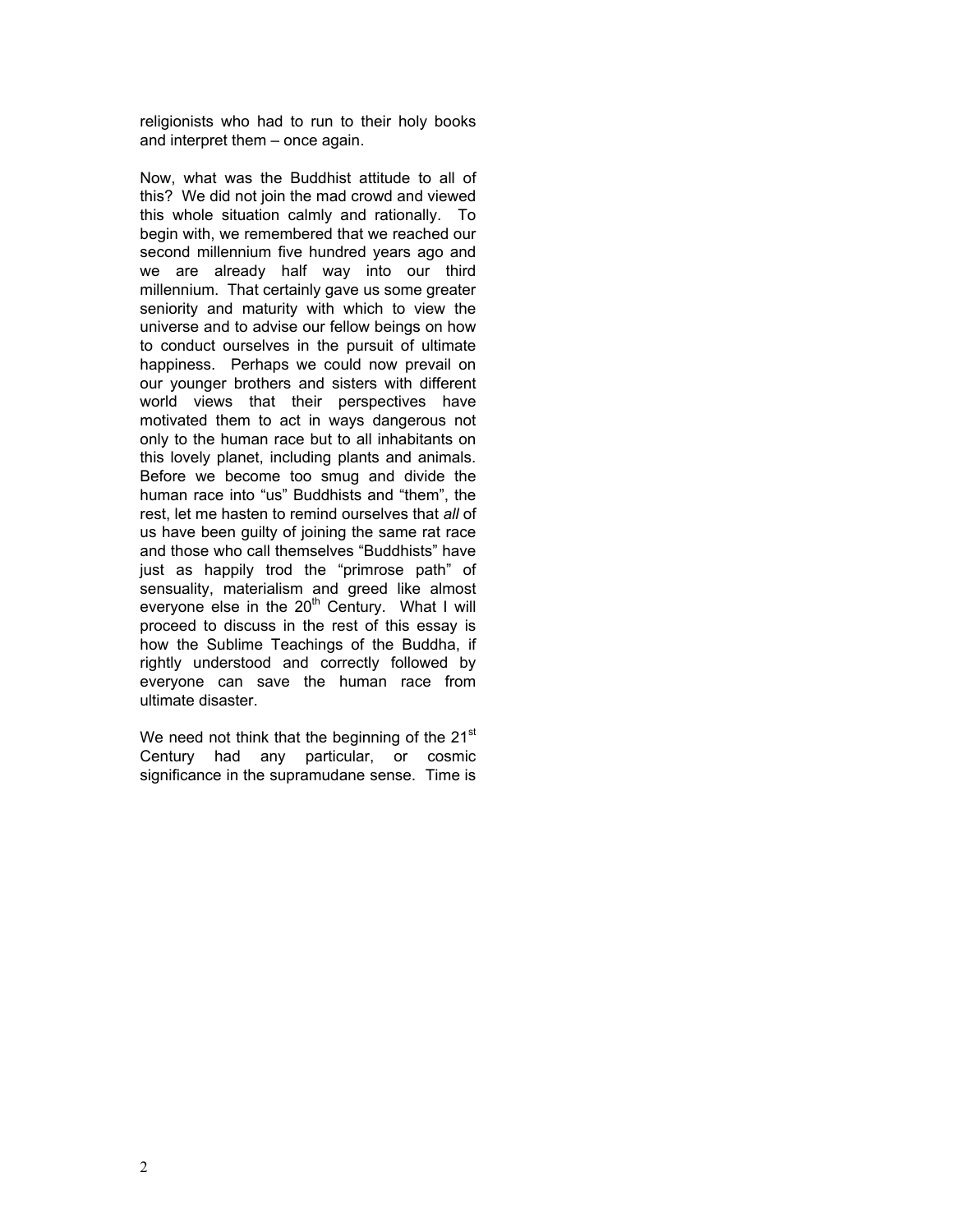a human invention and a human being is no different today from what his ancestor was two or three thousand years ago. We humans have the same propensity for good or evil as our forebearers did during the time of the Buddha. The difference may be that today, given our vast technological advances and education, we are in a better position to develop our good or evil natures. If we have the good sense to slow down and look at the Teachings without bias and practice them sincerely, we can raise the human race to high levels of divinity. If we persist in ignoring the precious teaching we will continue to give in to the beast in us. The choice is ours. The Buddha taught for all mankind. If this message can be brought to all human beings, if we can persuade all human beings and their governments that the Buddha was not bound by narrow sectarian interests, but that he was concerned with all sentient beings, we would have gone a long way towards making this world a better place for all its inhabitants. To effectively promote social harmony and universal peace through Buddhism we have some serious thinking to do. We should seriously consider what our attitude to the Buddha's message is; we must be united and not waste precious energy and resources arguing about the superiority of any particular school of Buddhism, we must recognize the rights of our fellow inhabitants on earth (including plants and animals); we must recognize the equality of all members of humanity, (including women and children). Once we have set our own house in order, so to speak, we will be in a better position to work for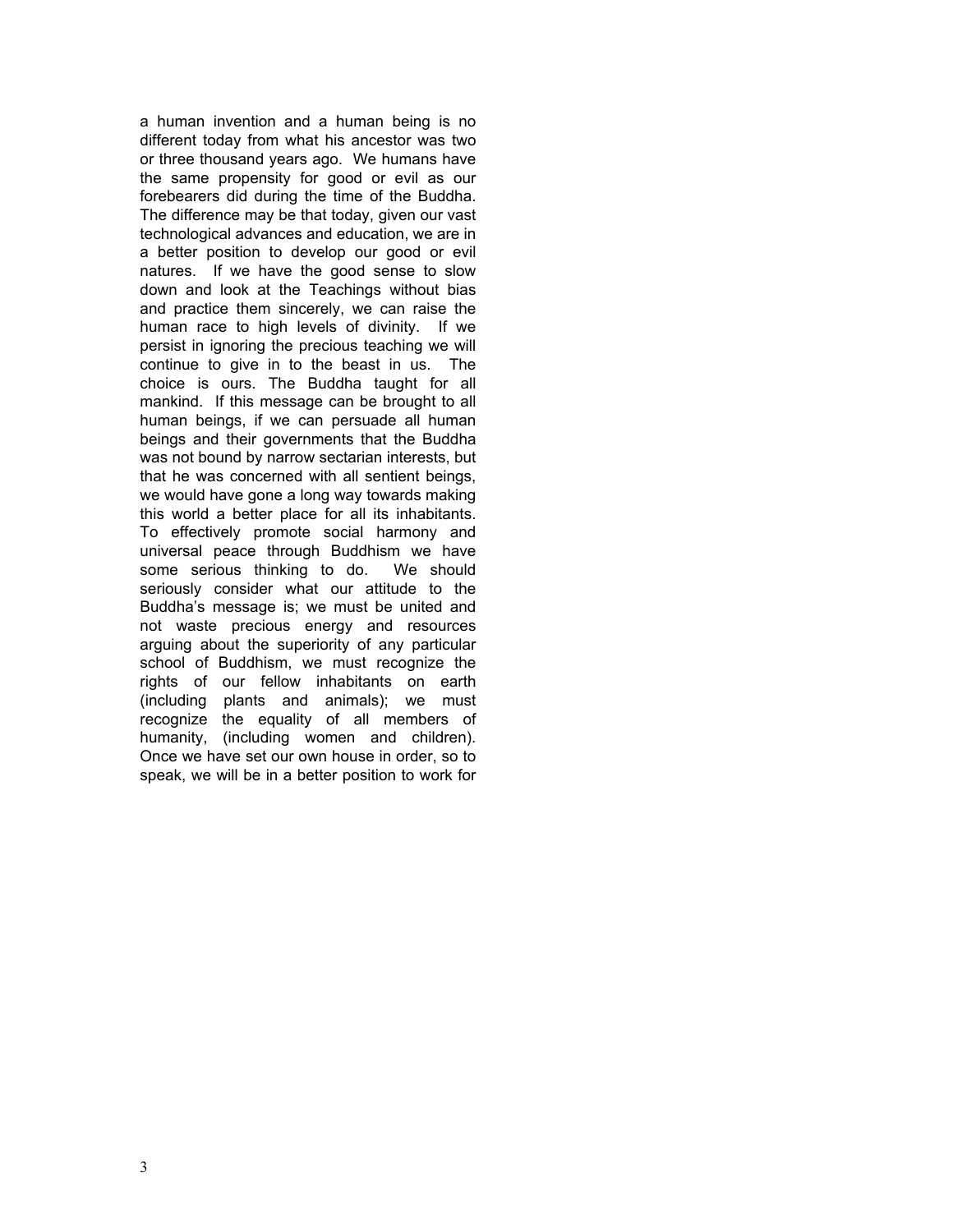the happiness and welfare of everyone just as the Buddha intended.

#### **Social Concerns**

A great deal has been spoken and written about the Buddha's concern for the wellbeing of all living beings and humankind in particular. While the greater part of his ministry was devoted to the edification of those who renounced the worldly life, he was most free with his advice to uplift the condition of the householder. Some of the best known Sutras are devoted to the development of social harmony and are addressed to royalty as well as common folk. In the *Agganna Sutra* for example the Buddha speaks in mythical terms about the origin of society and the causes of inequality; in the *Kasibharadvaja Sutra* he distinguishes between labour for spiritual progress and labour to gain material wealth. In the *Sigalovada Sutra* he explains the duties and responsibilities of the different groups which comprise society – parents, children, husbands, wives, employers, employees, teachers and religious persons. He speaks of the benefits to be derived when every member of a community knows what is expected of him or her and sincerely fulfills his or her obligations. In the *Parabhava Sutra* he enumerates the various forms of antisocial behaviour which cause personal and social loss. In the *Vyagghapajja Sutra* he describes the benefits that can be gained by the householder even without "going forth". In one section of the *Mahaparinibbana Sutra* the Buddha explains the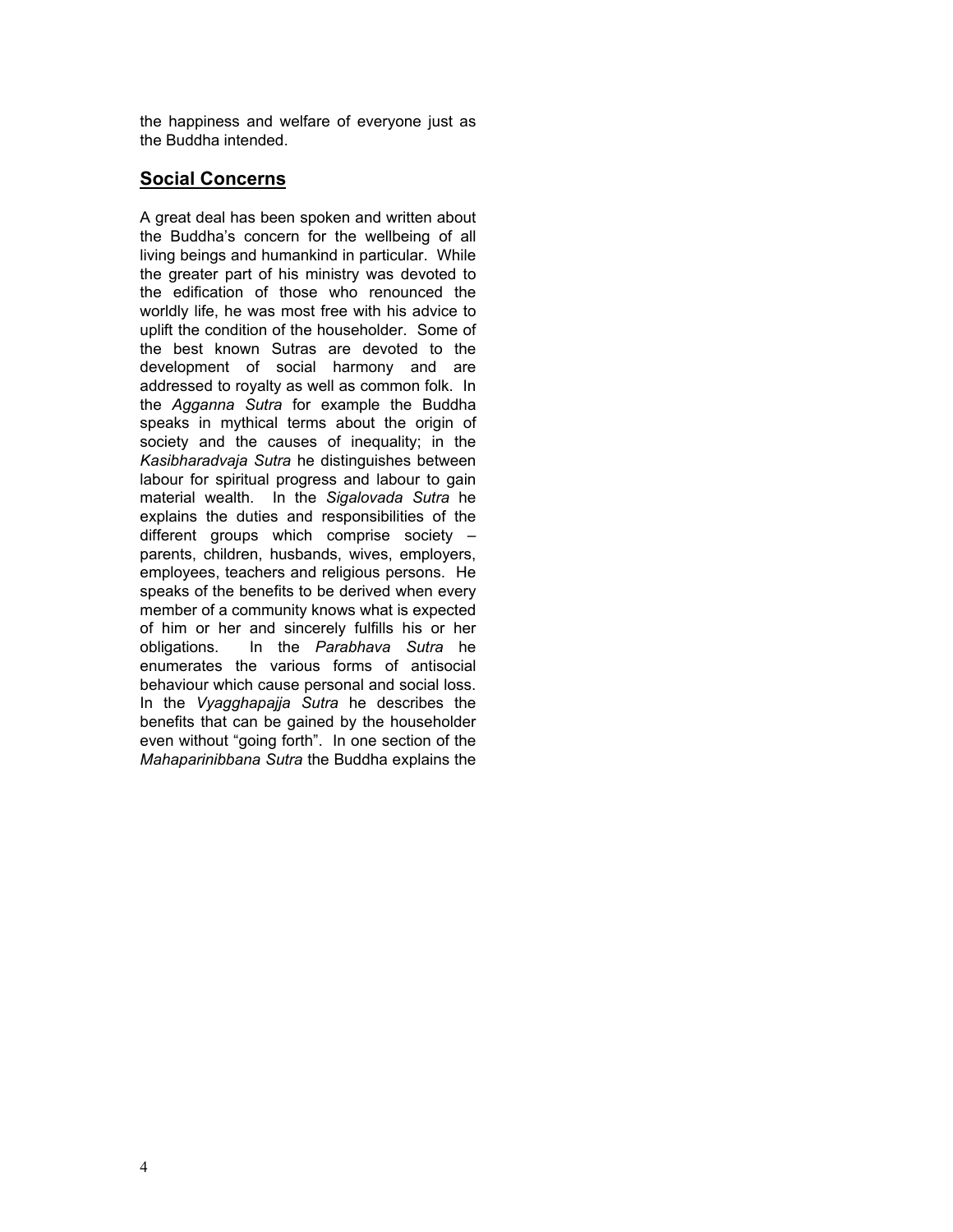factors which are necessary for good government and national unity. In the *Mangala Sutra* he enumerates good social behaviour which obstructs misery and woe to the individual and thereby the community.

Beside these sutras, there are of course the numerous stories and legends recorded in the Dhammapada and the Jataka which again emphasize the factors which promote social harmony and universal peace. The question now remains to be asked, how practical are these admonitions in modern times? It has often been suggested that the Buddhist formulae for social well being are rather idealistic. They may have worked when governments exerted far more power over their subjects in ancient India than they do today. Today's citizens are too independent and selfish to be ruled with gloved hands. This need not be so. People can still be treated humanely and we can still follow the principle that if you treat people well, they will behave well. Part of the reason why governments are so harsh today is that they operate from a point of view that the world is finite and that everything is real. We must remember that all the Buddha's advice was given against a world view which is totally different from the world view of a vast majority of humans today. If we want to effectively make use of the Buddha's Teaching to promote social harmony and universal peace we must begin to see the world as the Buddha did. We must "see the world as it really is". We must use all our efforts to give an understanding of the three characteristics of *Anicca* (impermanence),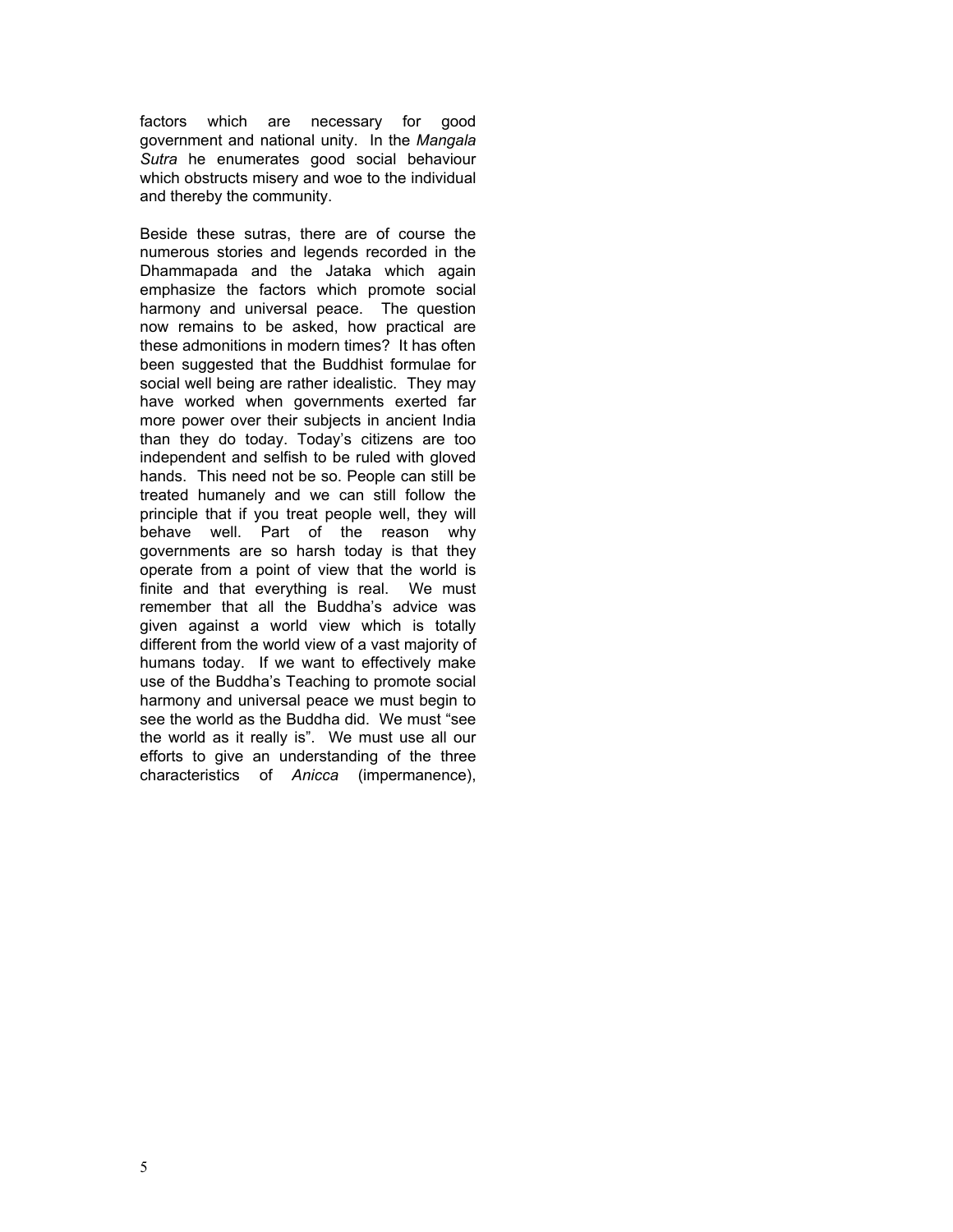*Dukkha* (unsatisfactoriness)and *Anatta* (non self).Admittedly this is a huge task. We have to overcome two millennia of propaganda which spread the false notion that the world and its creatures were specially created for the selfish pleasure of man. We have to counter the Renaissance notion that "man is the measure of all things."

Surely it is a difficult task, but certainly it is not impossible. More and more people in developed countries are waking up to the obvious fact that the world was NOT made for man's pleasure, and that it was not created in one glorious moment but that everything that exists is an illusion and dependent on everything else, that man's ultimate happiness lies in his working not for himself alone but for the safety and happiness of others. This is exactly the Buddha's view and a large number of people, weary of past excesses and fearful of impending disaster are ready to give heed to the Buddha's advice on peaceful co-existence where duties and responsibilities take precedence over rights.

The time is therefore ripe for Buddhists all over the world to explain the message of the Buddha in modern terms, to help people understand the REAL nature of existence. Once there is Right (or Perfect) Understanding then naturally all other aspects of the teaching will not seem so naïve and impractical after all. Already many education systems in the west are paying due attention to the development of a culture where man is taught to put the concerns of others before his own needs. Increasingly the innate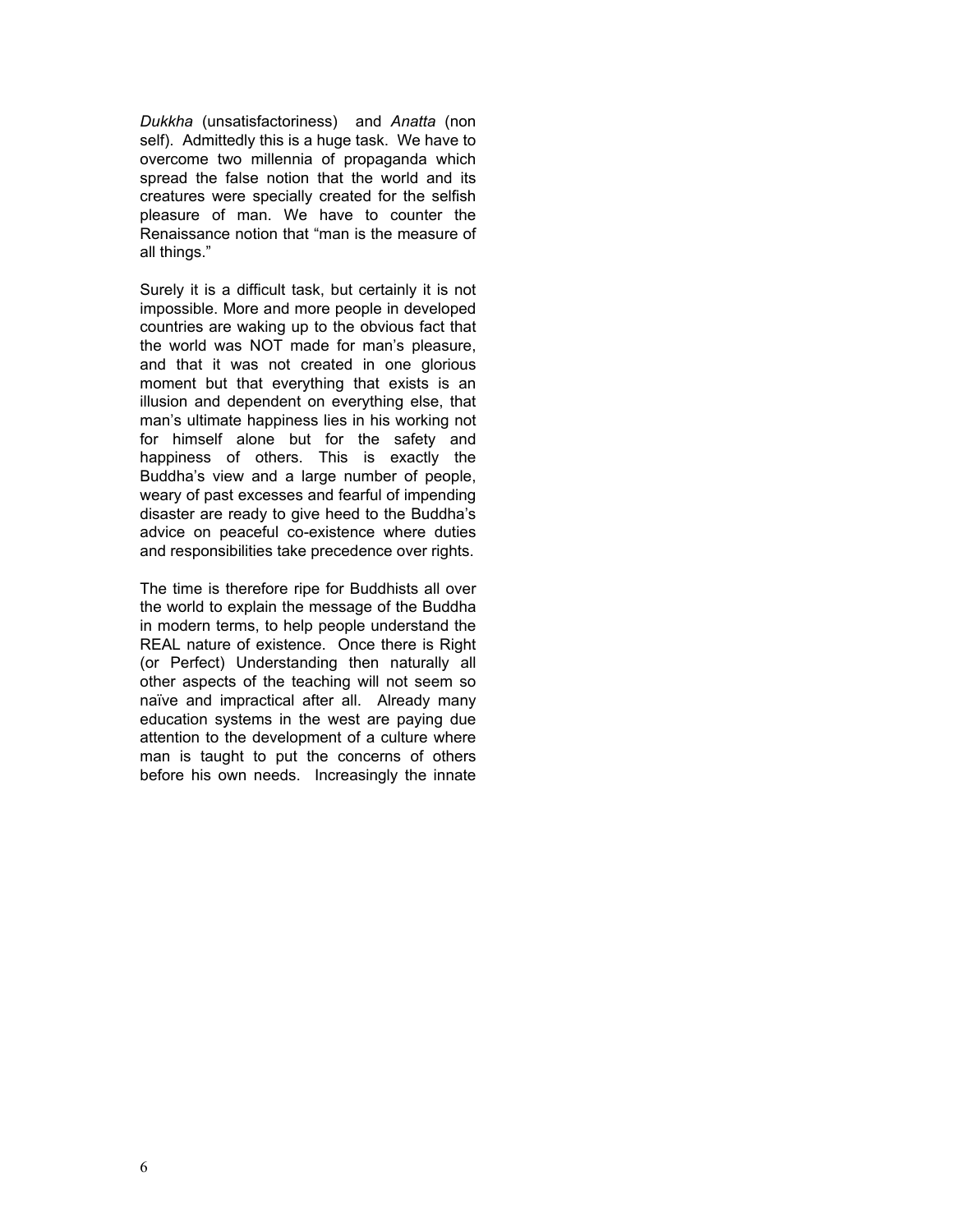goodness of beings is fostered through proper education and understanding. Yes, the Buddha's model for a Perfect Society can work. But we must work intelligently and ceaselessly to make it work. A Buddhist value system is already recognizable in many organizations such as UNESCO, WHO, FAO and so on. It is of no concern to us whether or not every human being is converted to Buddhism. The Buddha has declared that we can respect any system which contains aspects of the FOUR NOBLE TRUTHS which obviously these organisations do. Our concern is only for the happiness of humanity, both material and spiritual. Greater awareness of the Buddha's teachings will make his principles universally accepted.

## **Unity in Buddhist Schools of Thought**

To create this awareness Buddhists must adopt a two fold strategy. First we must put our own house in order. Two millennia of dissension within ourselves and aggression from outside have weakened our practice. We must look at ourselves clearly and examine what are our inner weaknesses which reduce our ability to truly practise the Buddha's message to help our fellow beings. Ever since the First Council following the passing away of the Buddha we Buddhists have expended enormous amounts of energy to develop different schools or traditions within Buddhism. Of course this development of our divergent views took place with a degree of brotherly feeling which is unique in the history of religion. We can proudly assert again and again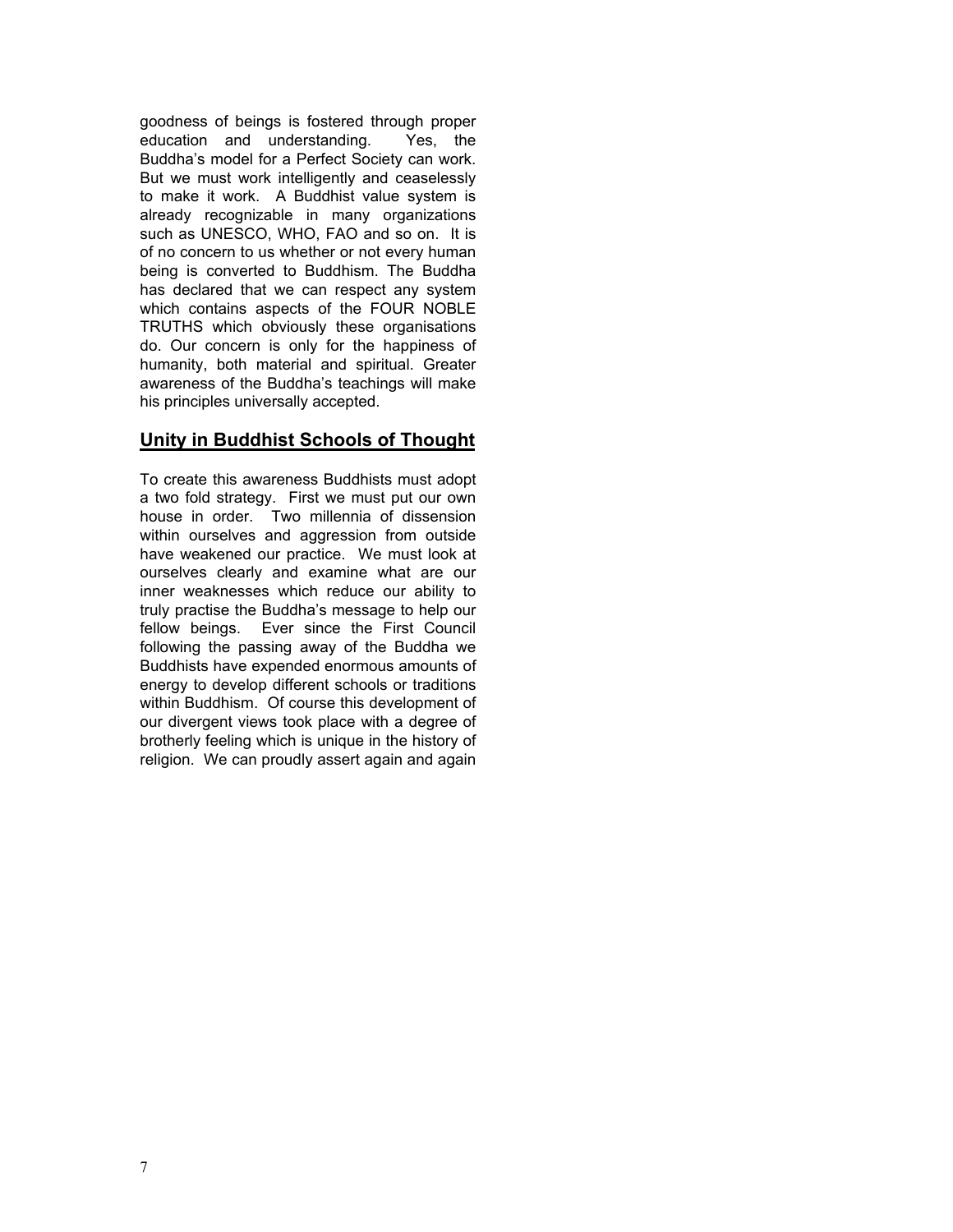that we have practiced a path of peace which is unique. We can proudly assert again and again that guided by the Master's Teachings in the Kalama Sutra (and re-iterated in the edicts of Asoka) we have never shed a drop of blood or raised a single whip to spread our beliefs or to defend them. This record alone gives us a greater credibility over others. We have the blueprint to create universal peace.

However, let's be realistic. While we can go on forever patting ourselves on our backs for our tolerance, the fact remains that we have gone in different directions and that we have tended to consider "our" school superior to that of others. The Buddha taught only one Path to Perfection. Our imperfections gave rise to the different schools. The time has come for us to transcend our narrow sectarian views and look forward to developing an understanding of what has been described as "Transcendental Buddhism". This pooling of our resources, and leaving behind our culture- bound approach to the teachings, has become absolutely necessary, given the fact that the world has shrunk so much and so many people with such diverse languages, beliefs, cultures and attitudes are taking an interest in the Buddha and his teachings. All of us, who have inherited this rich treasure from various sources, must come together to help all of mankind gain ultimate happiness.

This does not mean of course that we must abandon the indescribable richness and variety of our different traditions. The world would be so much poorer if we lost the invaluable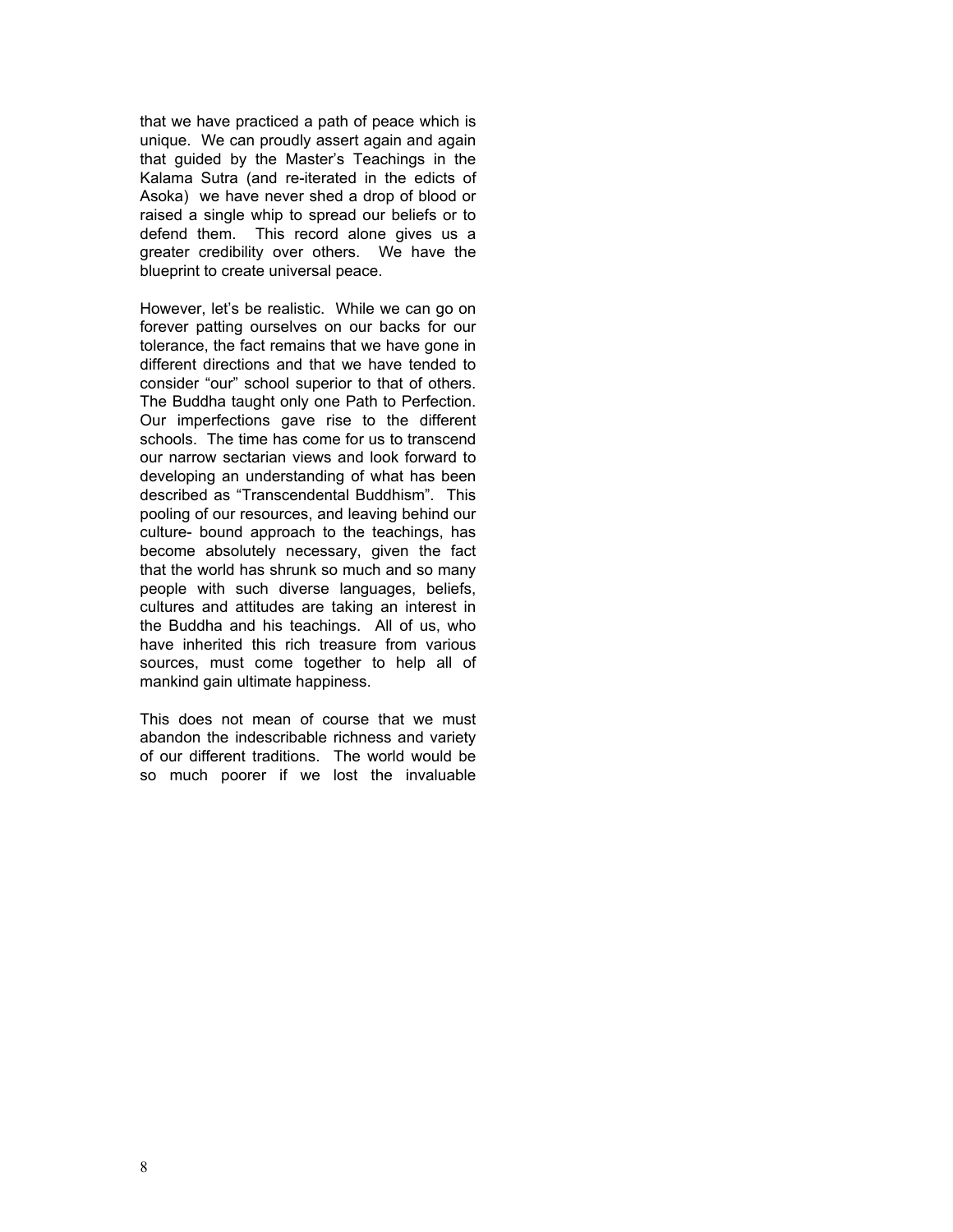treasures of Sri Lankan, Japanese, Korean, Chinese, Tibetan and South East Asian Buddhist way of life. No, what I mean is, while we continue to foster the mundane manifestations of the teachings within our own cultures, we must vigorously make efforts to let the world hear the Buddha's voice. This will reduce the confusion regarding the Teachings especially among people who hear it for the first time. After all, we must never lose sight of the Buddha's first injunction to spread the Dharma for "the happiness and welfare of sentient beings". This clearly altruistic motive for our missionary efforts must never be forgotten. To realize this ideal we must be humble and be prepared to look at the teachings of the other schools without discrimination. Members of the Sangha particularly must highlight the areas of agreement amongst the various schools so that the younger generation is helped to view Buddhism as a perfect, harmonious whole that evolved from a single teaching.

One way of doing this of course is to encourage more dialogue amongst the different traditions. The "First World Buddhist Propagation Conference" organized by the Nembutsu Sect of Japan, in Kyoto in 1998 is an excellent example of such a successful meeting of Buddhist minds. Such gatherings of prominent Buddhists from different traditions, meeting amicably, serve to remind the world that Buddhists are really united and do share identical views on such issues as enlightenment and service to mankind.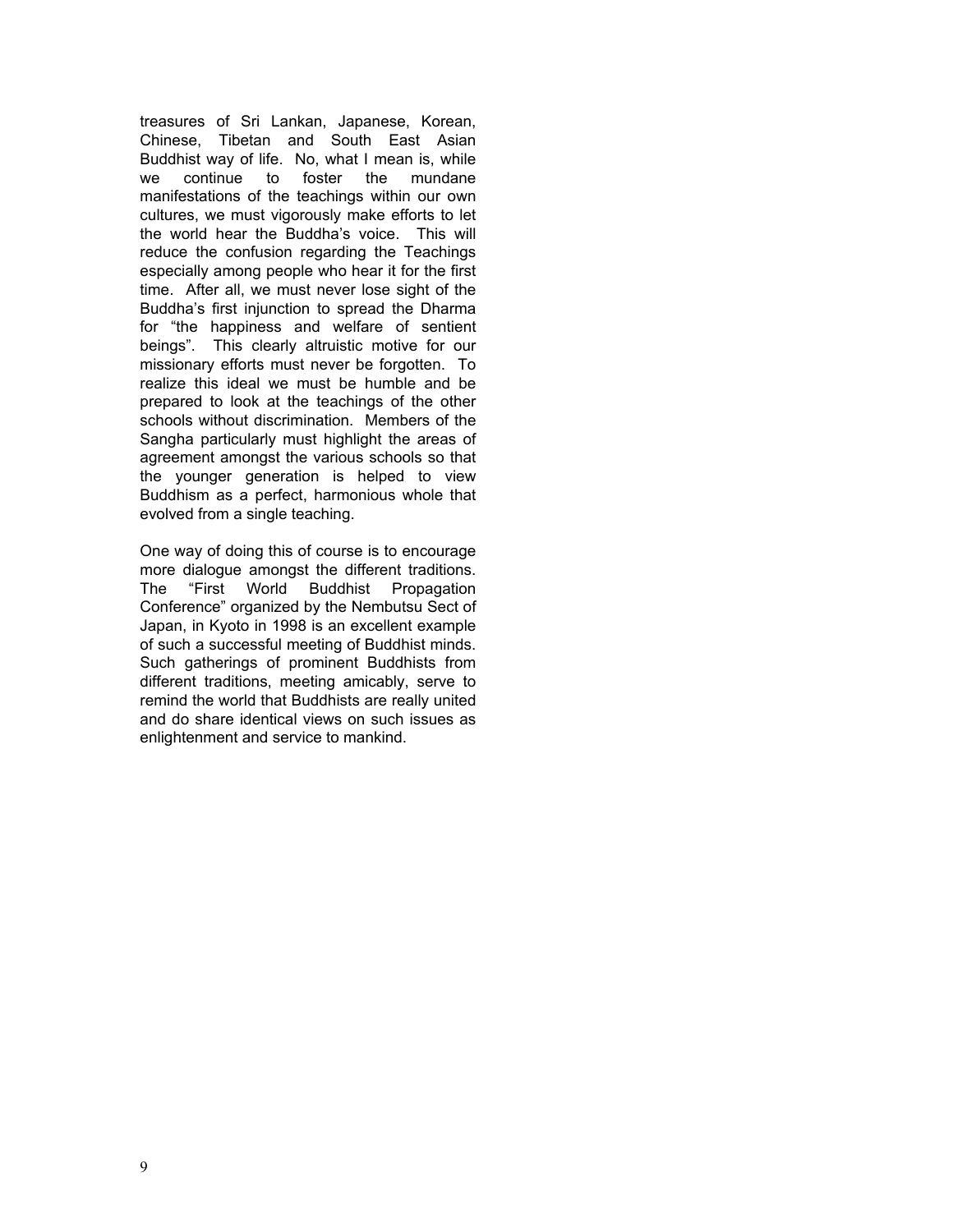An obvious area where Buddhists can promote cooperation effectively is in the dissemination of the Dharma. Books, periodicals, magazines and more recently the Internet should all try to encourage inter-sectarian dialogue between schools of Buddhism so that readers begin to see the underlying unity of Buddhism in the apparent diversity of its practices.

## **Role of Sangha**

Aside from making efforts to come together and fostering the acceptance of the concept of Transcendental Buddhism, one more area we must look at seriously to ensure our inner strength in the Buddhist world, is the Role of the Sangha. It is clear that the Buddha recognized the vital importance of the Sangha in keeping alive the purity of his Teaching. This is evidenced by the fact that he included the Sangha as the third component of the Holy Triple Gem. The Sangha's important role then and now as the transmitter of the Dharma across time and space can never be underestimated. From the Buddha's time until now the history of Buddhism has been illuminated by such glorious names as Sariputta, Moggallana, Ananda, Mahinda, Sanghamitta, Nagarjuna, Vasubhandhu, Bodhidharma, Asvaghosa, Buddhaghosa, Yuan Chuan, Fa Hsien … the list is endless. Philosophers, preachers, commentators, travellers … they all had one thing in common. They were sons and daughters of the Buddha. Even in our own times there are so many names of members of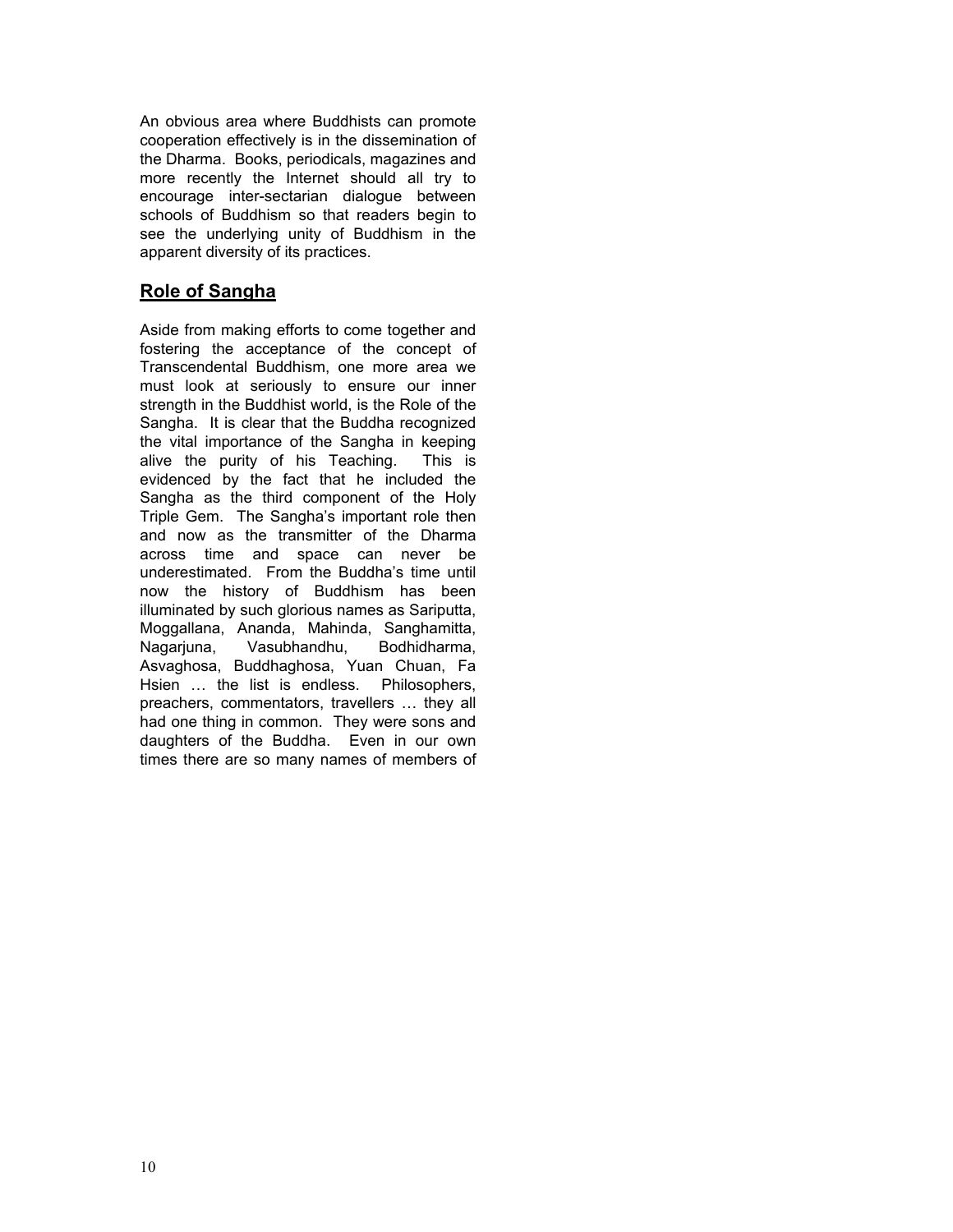the Sangha who keep the glorious flame of the Dharma alive, bringing the voice of the Buddha to every corner of the globe.

From the time of the Buddha right up to our own times, the members of the Sangha have been the force which sustained and interpreted the Buddhaword so that it is kept ever alive and fresh in the hearts and minds of men and women. So much for their importance. Let us now look at their function in today's society and the challenges that they face.

Although there have been great monks who went far beyond the monasteries in which they first donned the mendicants' garb, the vast majority of monks never strayed beyond their monastery walls. They were content to live quiet secluded lives of contemplation avoiding as much as possible the turmoil of the outside world. But as we reach the end of the twentieth century we cannot ignore the fact that the world is indeed very different from what it was for centuries, particularly in Asia. The world is creeping very much into the monastery. The monk is increasingly called upon to serve the society which supports his material needs. It is no longer enough to conduct the occasional devotional practices for the lay person or teach the rudiments of reading and writing and calculation to his children. The world has shrunk. Events which occur in the US or Europe deeply affect the lives of everyone on the planet. The Buddhist monk is part of that global life. Social harmony and Universal Peace are the responsibility of everyone on this planet: the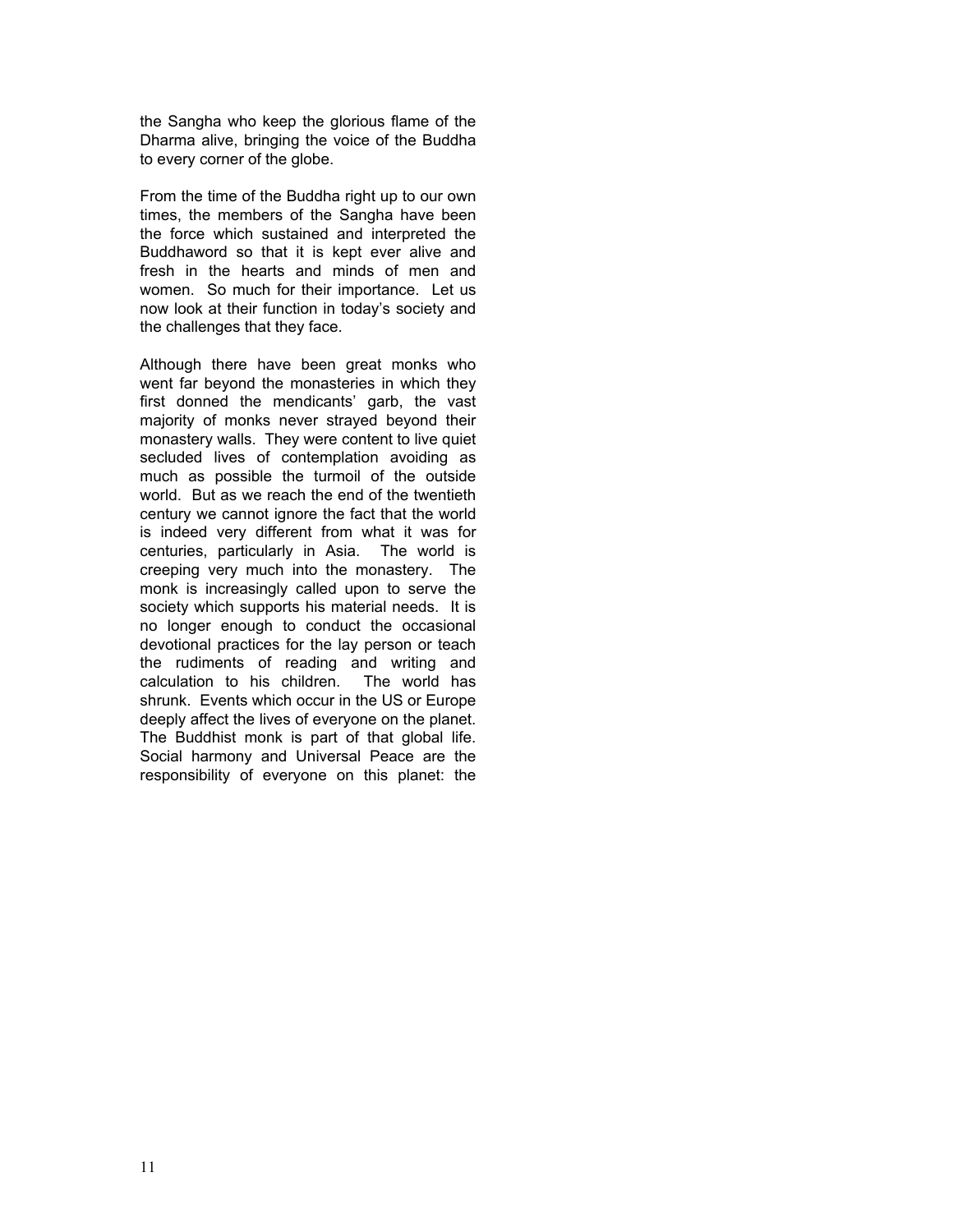Buddhist monk must carry out his part of that responsibility. The obvious exception to this is of course, the bhikkhu of the Forest tradition, who completely renounces all contact with society and seeks salvation for himself. The monastery monk does not fall into this category.

Not only in Asia, but in Europe, the Americas, Australia, and increasingly, even in Africa, Buddhism is playing a vital role in contributing to social harmony and universal peace. The Buddhist monks or nuns are the vital links between the Buddha's message of peace and harmony and the people of the world who so desperately need it.

Is the Sangha ready for the challenge?

My immediate and honest answer to that is "No. At least not yet".

To begin with, traditional life in rural Asia has changed very little over the centuries. But at the same time, technological and urban developments and westernization have moved ahead at dizzying speeds. The result : the average buddhist in a traditional buddhist country (possibly with the exception of Japan) has become increasingly disoriented and there exists a vast gap within him, between his traditional values and his modern concept of the world with its banking systems, sensational entertainment, materialism, nuclear families and so on. He is torn between what he is "told" he should be as a model buddhist parent, son, employee or citizen, and the demands made on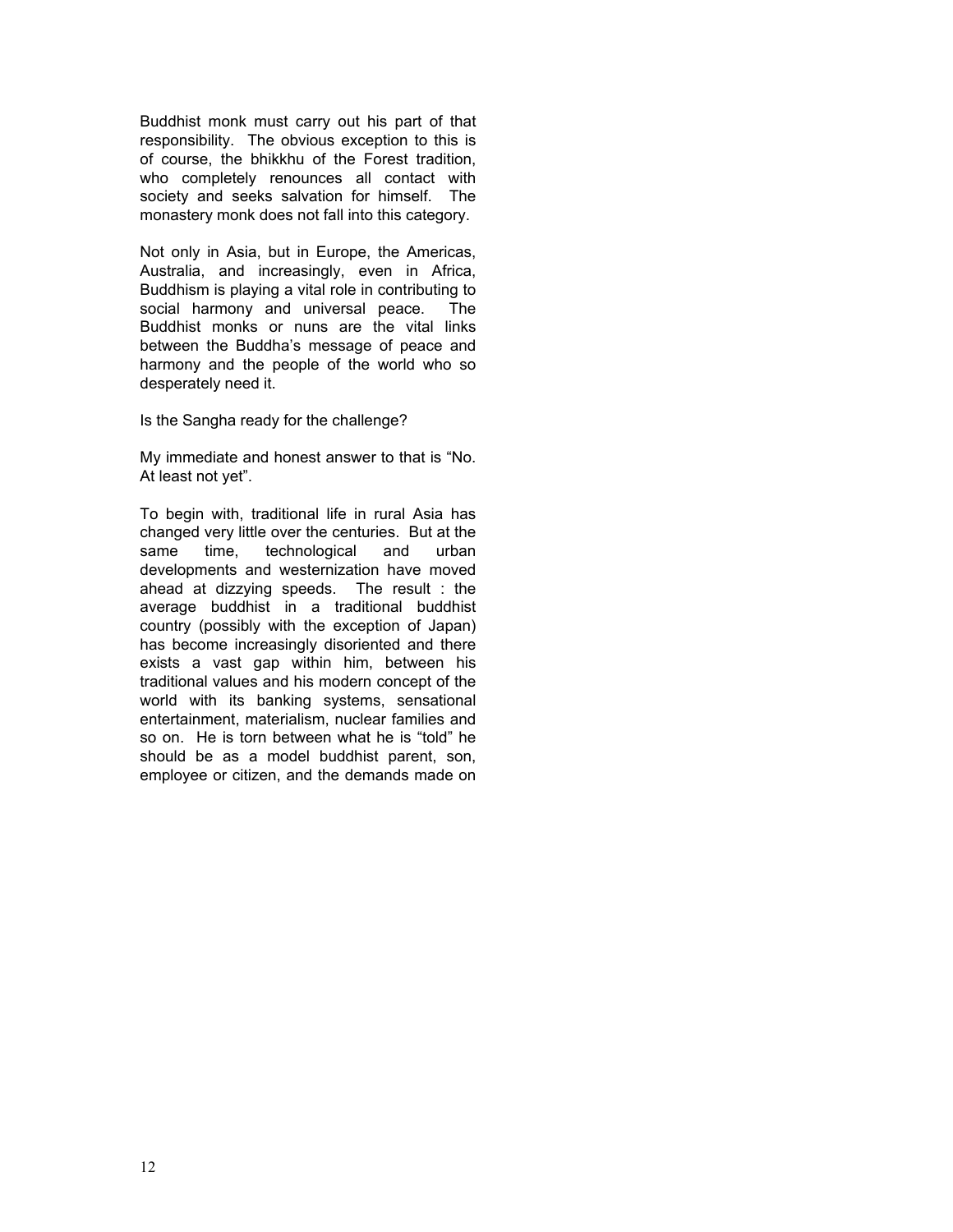him in the real world : the world of materialism, greed and selfishness. Too often, the Sangha is ill-equipped to help their lay supporters to bridge the gap between the modern and the traditional. The average modern monk in a buddhist country is found to be woefully out of touch with the modern world. It is more likely he has not even seen a computer, let alone being proficient to operate one! He has very little contact with the outside world, so how can he help his fellow beings to cope with it?

What is interesting to note here is that this has not always been so. Who can deny that a Buddhist monk has always been an agent of change for the better throughout history? Who can deny that it was the Buddhist monk who brought Art, Architecture, Technology, Music and Medicine to every country in Asia? It has even been suggested that the ancient Egyptian THERAPEUTAE who practised monasticism and specialized in healing ("therapeutic") were originally buddhist monks, therapeutic being a corruption of THERAVADA! Be that as it may, the Sangha civilized the ancient world. But they can hardly be held up as role models for change today! What happened? Of course we can point a finger at colonization, but blaming others for our shortcomings is a luxury we can ill afford. The only thing we can do is to ask ourselves how we can change the situation and once again make the Buddhist monk the leader of men and women in his society.

I believe the key is in Education. Governments as well as social reformers in buddhist countries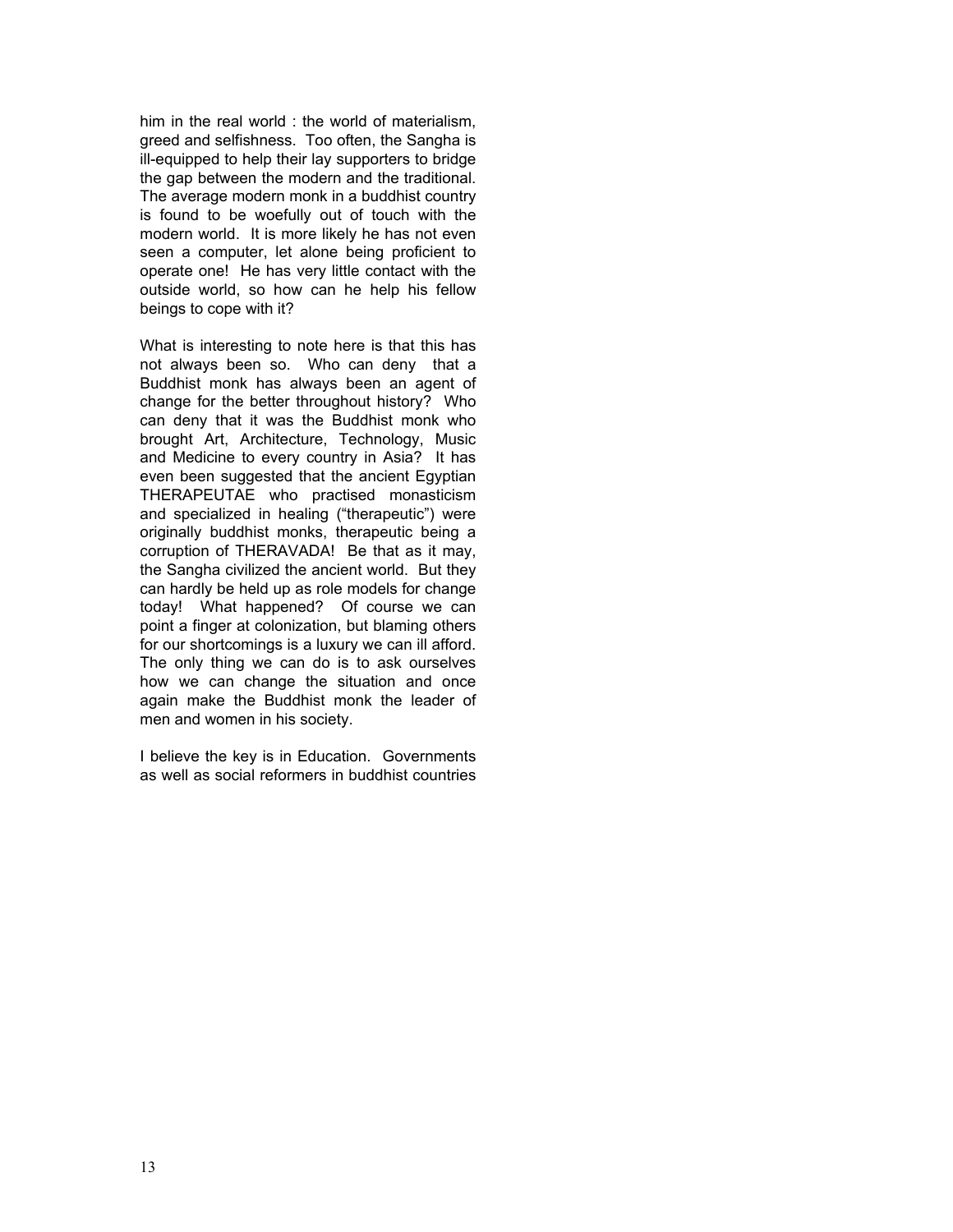must recognize the tremendous potential that members of the Sangha have to help their fellow beings. They are generally highly intelligent as can be seen by their ability to memorize, understand, interpret and teach the Sublime Dhamma. While continuing to uphold these traditional forms of learning, we must give them additional skills – computer-literacy, farming techniques, counseling, engineering, nursing, teaching for example. They must not only be proficient in the Dharma, they must be practical in serving society's material needs. Over the centuries the Saffron robe has earned its wearer a high degree of respect. Today the Buddhist monk can make use of this psychological tool to help laymen become better people. It must never be forgotten that the Buddha never condemned material prosperity. There are enough Sutras in our scriptures to show that the Buddha even went to the extent of declaring that wealth, honestly earned, gave a person self esteem, human dignity and the power to do good. The buddhist monk who helps his lay devotee to attain material success WITH RIGHT UNDERSTANDING is indeed following his Master's injunction to work for the benefit and welfare of humanity.

All of this however could possibly lead to a further problem. And that is, we could have monks who are trained without understanding. They could go to the other extreme and cut off all links with the past. (It has happened!) No, monks have an all important role to uphold tradition. Tradition links us to the past. It gives us our roots, it helps us to remain steady against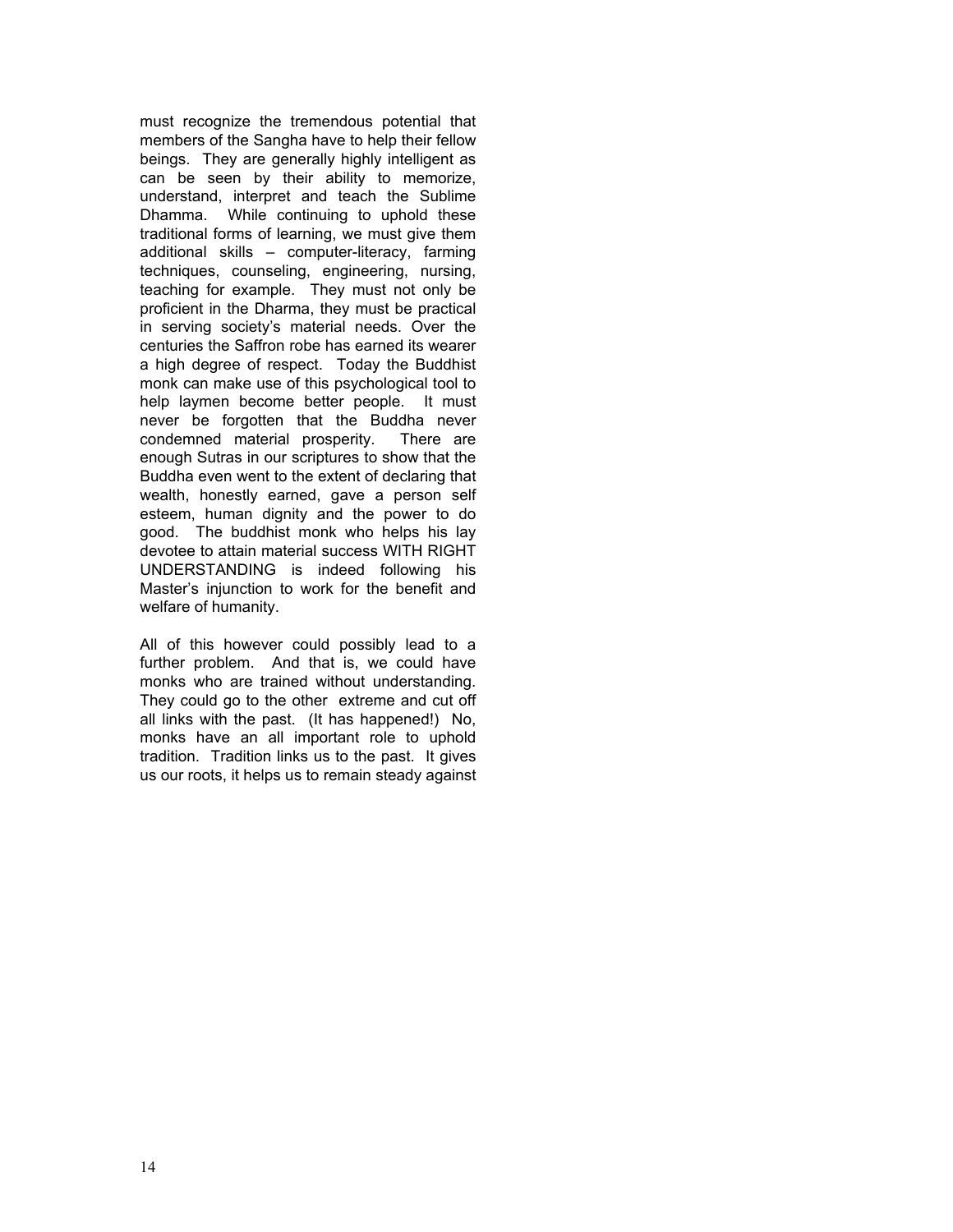the onslaught of alien cultures, alien religious practices and alien values. The monk must be so steeped in and proud of his significant traditions that he imbues his devotees with that same love and pride in his own culture. Can it be done? Of course! Just look at Japan.

This is one area where the Sangha can perform a useful function as a factor in promoting harmony by contributing to the success of that society economically.

### **The Bhikkhuni Order**

Another area which is worth looking into is the Bhikkhuni Order. I am certainly aware that this is still a thorny issue among some quarters, but I am convinced that there are fewer people around who cannot see the importance of the Bhikkhuni Sangha. It is again a matter of great pride to us, that the Buddha was the first religious teacher to constitute the component of female monasticism. While it cannot be denied that he had some well-founded initial reservations, he did give in to Ananda. What is generally (conveniently?) overlooked is that the organization spread like wildfire, almost literally, as soon as it was instituted, showing the tremendous spiritual need women had for upliftment. It is also a matter of record (to the eternal credit of the Buddha) that once accepted, women had no difficulty whatsoever in achieving the highest pinnacles of spiritual achievements human beings are capable of.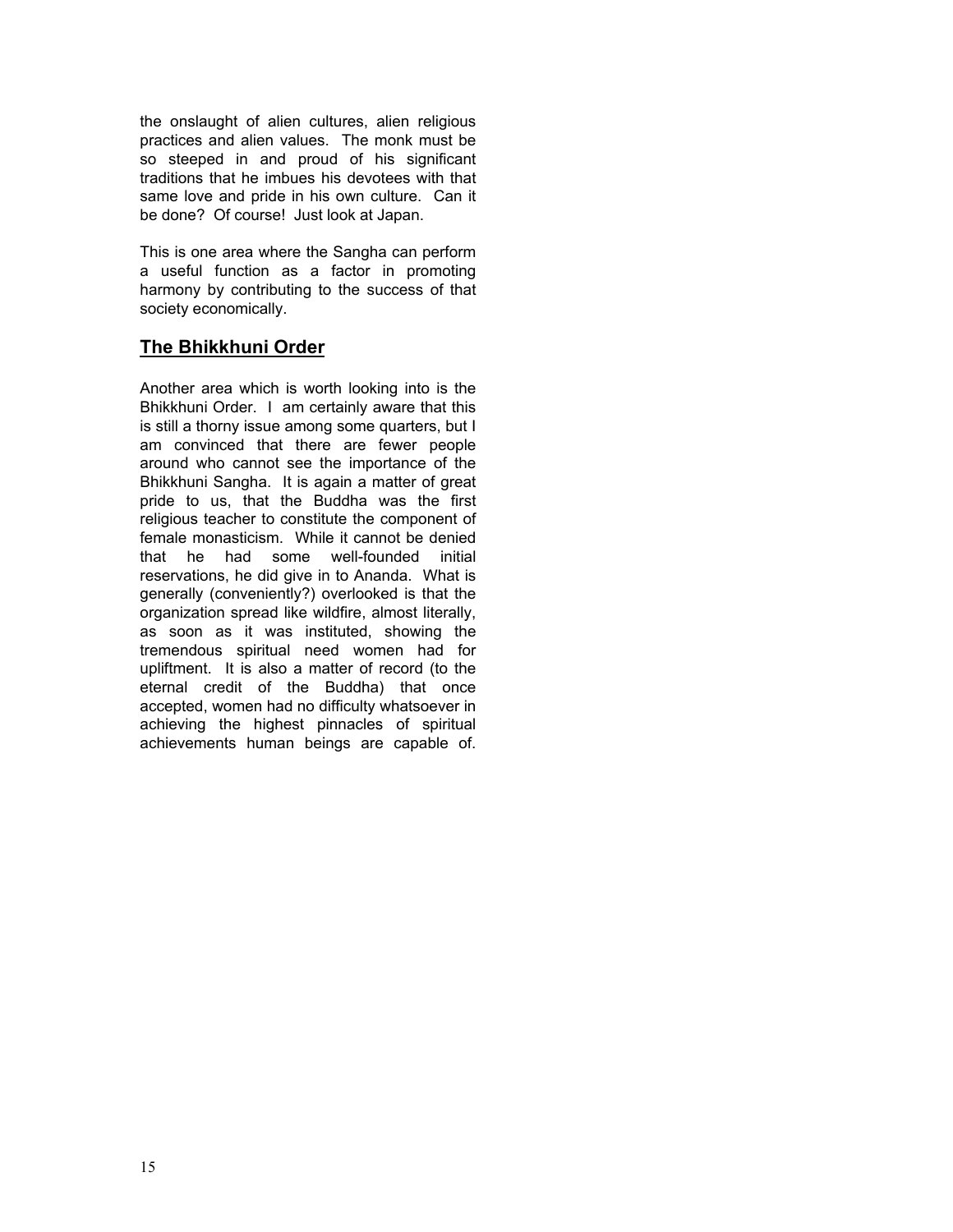Patacara, Khema, Kisagotami, Dhammadinna, Uppalavanna, Visakha .. need one continue?

Today, women have proven that they are capable of becoming Presidents, Prime Ministers and Scientists as well as teachers and nurses, women are equal partners in every field of human endeavour. It is time, therefore that Buddhists recognize the tremendous contributions women can make to the promotion of Social Harmony and Universal Peace. In fact women have made contributions to both these areas and they can do so today. It is of course a credit to the Buddha's Teaching on this matter that the first woman prime minister of the world was a Buddhist woman from Sri Lanka. A belief that as nuns, Buddhist women have an undeniable role to play especially in harnessing the female workforce and playing an efficient and intelligent part in human development. Their contribution can be invaluable as teachers, nurses, counselors, in fact, as anything, to effect social change. The voice of the women can no longer be ignored as a voice to seek and promote International Peace. As mothers they are better qualified than anybody else to speak against the sacrifice of sons and husbands on the altars of war.

The Sangha male and female, if properly trained and conversant in many languages and skilled in many disciplines, can be a powerful force in the development of peace. Thanks to world leaders like HH the Dalai Lama, the Buddhist monk has always been a symbol of peace even among non buddhists. What is necessary now is for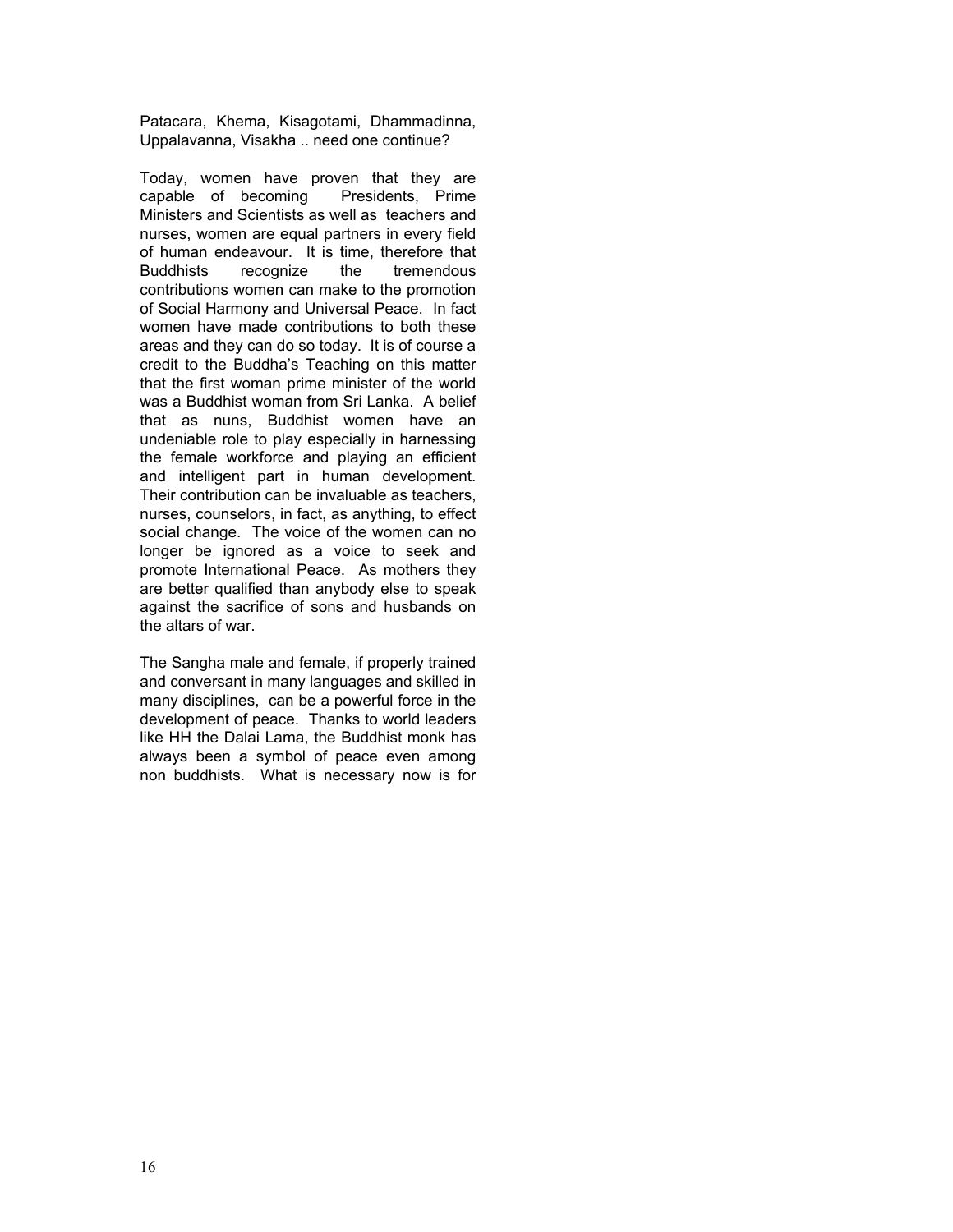buddhist monks and nuns the world over to equip themselves with the skills needed to spread the Buddha's message of peace to all mankind. Given our past history of nonviolence, we are better qualified than anyone else to encourage everyone to practice the "love thy neighbour" policy.

# **The Lay Person**

In a wider sense the Sangha comprises not only Bhikkhus and Bhikkhunis but Upasakas and Upasikas (male and female lay devotees) as well. Given the admirable spirit of democracy proclaimed and practised by the Buddha, the members of the Sangha as well as lay people have duties and responsibilities towards the development of Social Harmony and Universal Peace. There are today upasakas and upasikas who are performing an invaluable service in spreading the Buddha's message in the world. This is especially true in non-traditional buddhist countries like Malaysia and Singapore where lay devotees are leading their friends to practice the noble Teachings by leading fellow buddhists along the Path. They even build and run Viharas, Orphanages, Old Folks Homes, Clinics to serve the community. In the Western, developed countries also lay buddhists will play an increasingly important role to promote International Peace in the world, although perhaps they may not be needed as much in areas of social development. This does not mean however that the Sangha will be replaced by lay workers in the cause of Buddhism either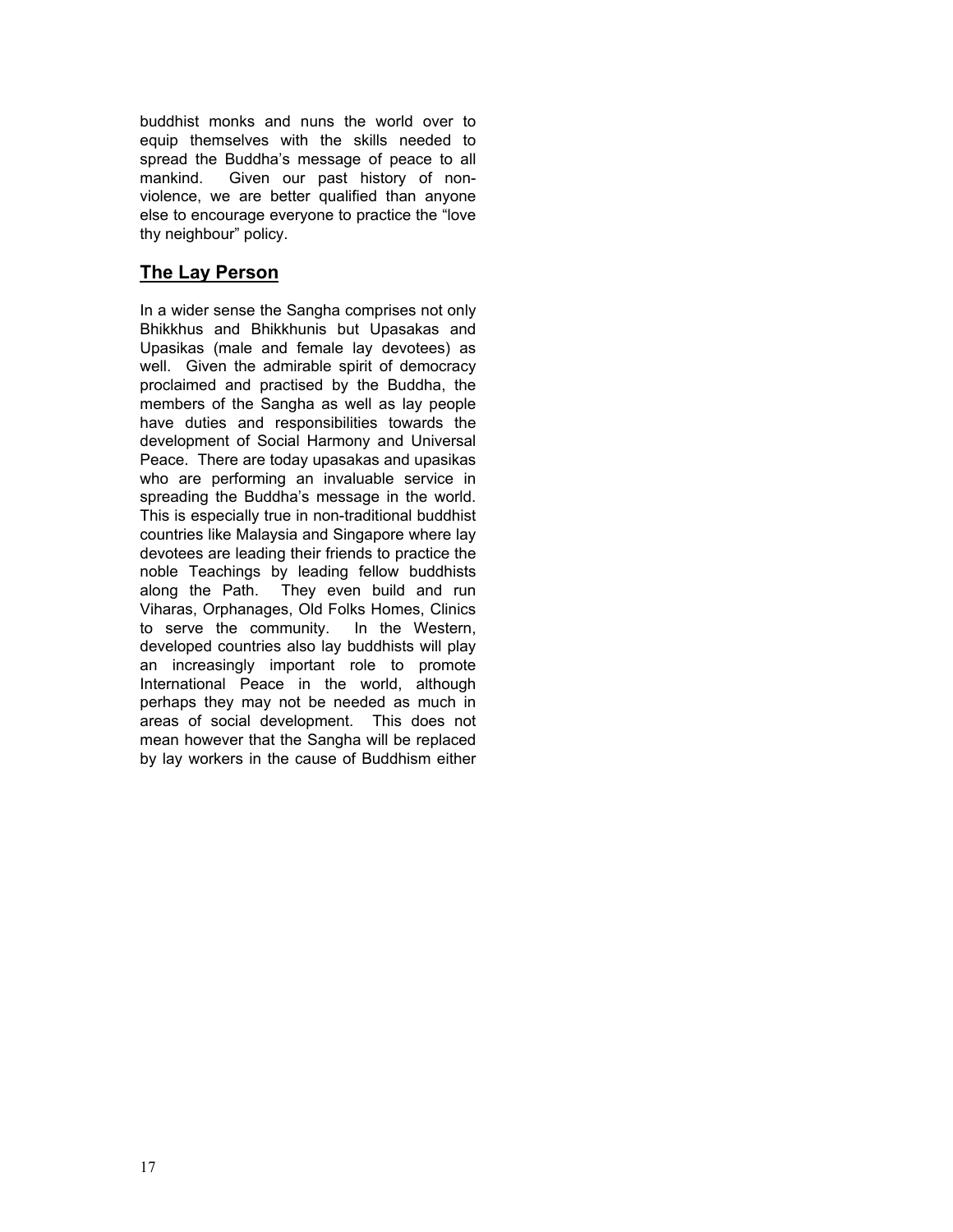in the near or distant future. The Sangha will and must continue to play an important role not only as guardians of the Dharma but also as a role models and teachers of the lay people in matters pertaining to Buddhism. This of course further emphasizes the point that the Sangha must be capable of taking on this added responsibility of training lay people for Dhammaduta work.

#### **Buddhism as a force against war**

Still on the theme of International Peace, religious leaders have an increasingly important role to play in teaching their followers to walk in the path of peace. Sadly however, the history of mankind is replete with examples of so called religious people who waged war in the name of religion. Buddhism never has and never can ever condone war even if it is disguised as a "just" or "holy" war. The Buddha condemned violence of any kind for whatever reason. He repeatedly declared that the only victory is the conquest of self and the only miracle is the conversion from evil to good. Buddhists therefore, Sangha and lay people alike, are bound by precedent and precept never to wage war but to persuade all people to walk the path of Peace. It is certainly not an accident therefore that the UNESCO Charter begins with the preamble : "Since it is in the minds of men that wars are created, it is in the minds of men that the fortresses against war must be erected". This is almost exactly like the very first verse of the Dhammapada which states: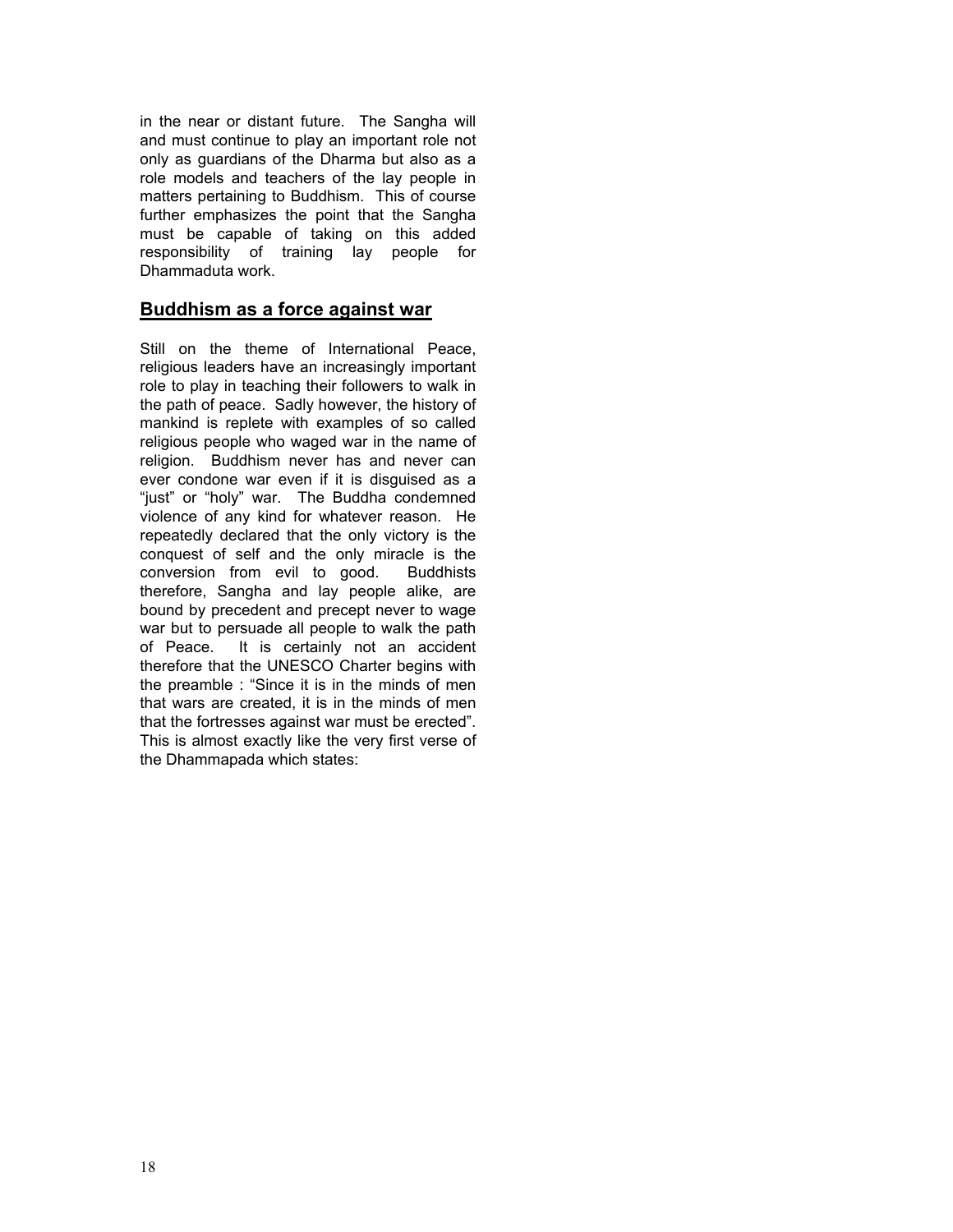"Mind precedes all wholesome and unwholesome states and is their chief; they are all mind wrought. If with an impure mind a person speaks or acts, misery follows him like the wheel that follows the foot of the ox".

If one speaks or acts with pure mind, because of that, happiness follows one, even as one's shadow that never leaves. The teaching of the Buddha, if inculcated in the young mind from the beginning, will no doubt be a powerful civilizing factor that will turn humanity from violence to compassion. One of our tasks therefore is to make available the teachings of Buddha in more languages and through various media, including the Internet.

Although the human race has made such tremendous progress in almost every field of endeavour, warfare is one area in which we have behaved no better than animals. In fact one might even say that we have even descended lower than animals because given our higher intelligence we should know better than to succumb to our lower instincts of lust, anger, hatred and delusion. It has been said that man's worst characteristic is his ability to inflict pain – mental and physical – on his fellow beings. The worst manifestation of this irrational behaviour is man's tendency to wage war on the flimsiest of excuses. Ever since man learnt to hold a weapon he has waged war against his fellow beings, and any student of history will readily agree that there never has been such a thing as a "just war". And wars get from bad to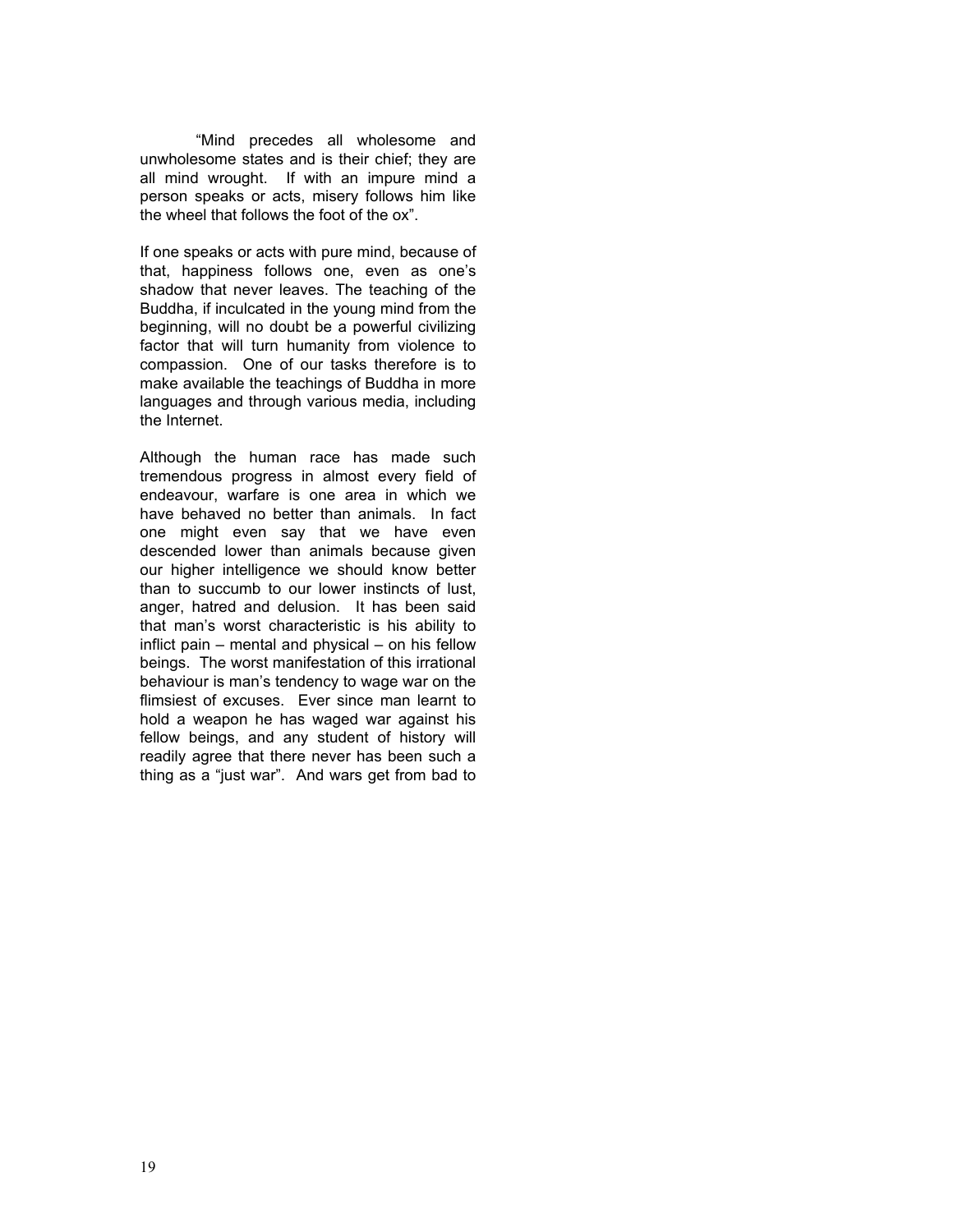worse. At least in the past, wars were only waged between men silly enough to get involved on the battlefields. But today whole hordes of innocent men, women, children and even animals suffer indescribable privations as a result of war. Mothers are separated from children, husbands are separated from wives, brothers are separated from sisters – there is no end.

Some people argue that conflict and war cannot be avoided because they are expressions of human nature. I am realistic enough to realize that it would be foolhardy to sit down and do nothing when aggressors are brutally destroying innocent lives on the basis of unrealistic and unfounded claims, but we must always bear in mind that war is at best a last resort to maintain peace. However, if we believe that war is inevitable, then we will wage war. But if, like the great emperor Asoka, we have the spiritual development and the wisdom to see the folly of war we can certainly avoid it. Buddhists can be very proud of the fact that in our own times the greatest advocate of peace is His Holiness the Dalai Lama of Tibet. For nearly half a century this great Buddhist leader has worked tirelessly to regain his homeland, without once uttering a malicious word against those who occupy his land. He has never condemned them but treated them as fellow-beings. On the other hand, he has not been a coward either. He has fearlessly spoken against the ill-treatment of his subjects and the lies spread against him. But he has not chosen to take arms against his people's aggressors. This is because he lives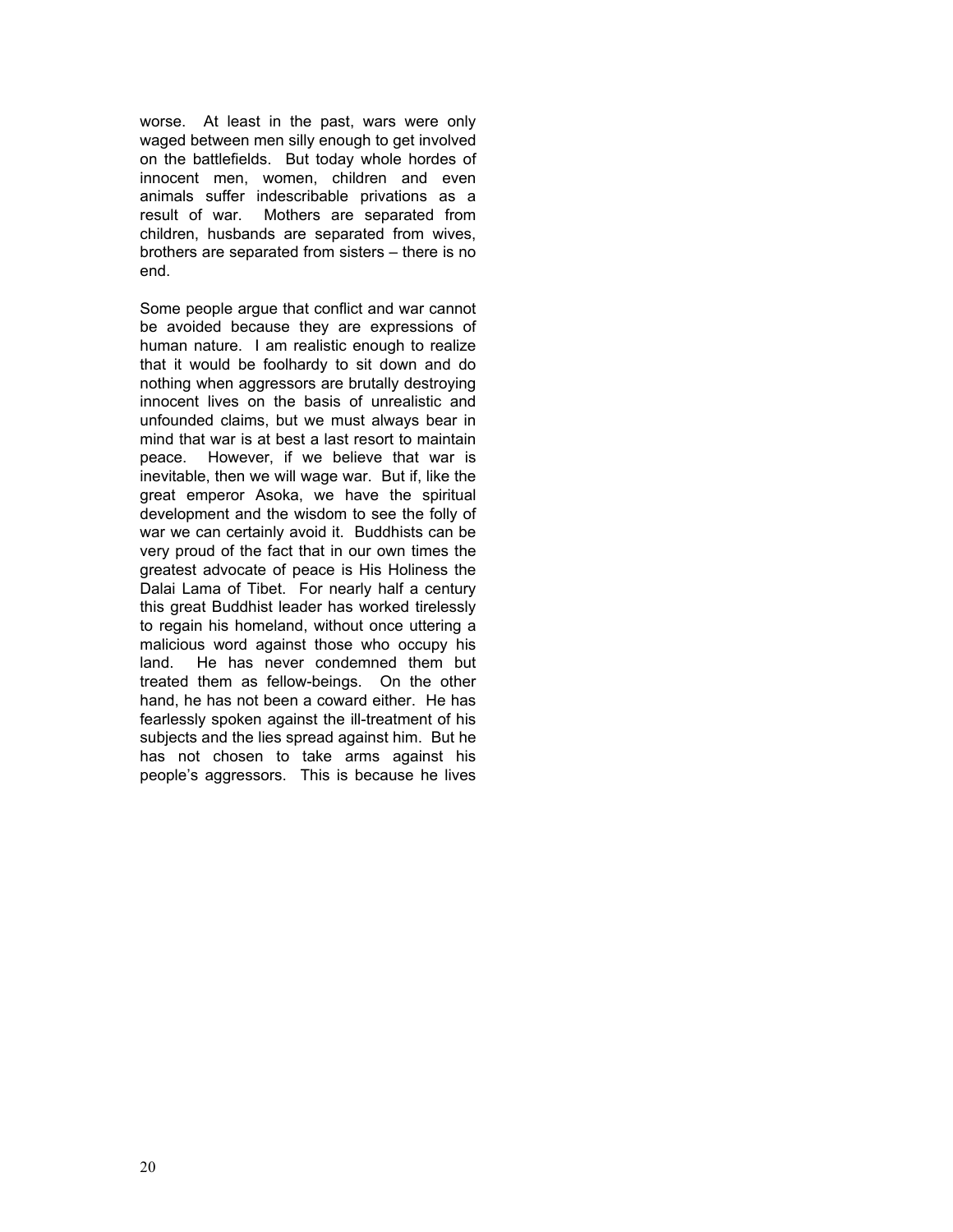by the advice of the Buddha given in the Dhammapada,

> "Hatred does not end by hatred By love alone it is quelled".

A struggle which is ended by force is no victory. Real victory can only be attained by a true change of heart founded on understanding on the part of the aggressor. His Holiness the Dalai Lama truly believes in inculcating peace through non violence.

We are all familiar with the story of how during the time of the Buddha a prince called Vidudabha annihilated the entire Sakya clan simply because he harboured a grudge against them for a slight insult. We have to learn from that example and seek rather to follow in the footsteps of the great king whose name was changed from Chanda (cruel) Asoka to Dhamma (righteous) Asoka because he had the wisdom to walk the path shown by the Buddha. Let us also recall the Buddha's declaration that the people of a certain kingdom could not be overcome by force because they followed the seven conditions for the progress of a nation. These examples show that war is avoidable if we truly wish it. There is a principle of Modern Management today which declares that if we expect Zero Defects in our operations we will achieve them. Similarly if we envisage a society without war, we will achieve peace. Unfortunately we have been so indoctrinated to believe that war is the only way to get what we want, that we will continue to wage war. The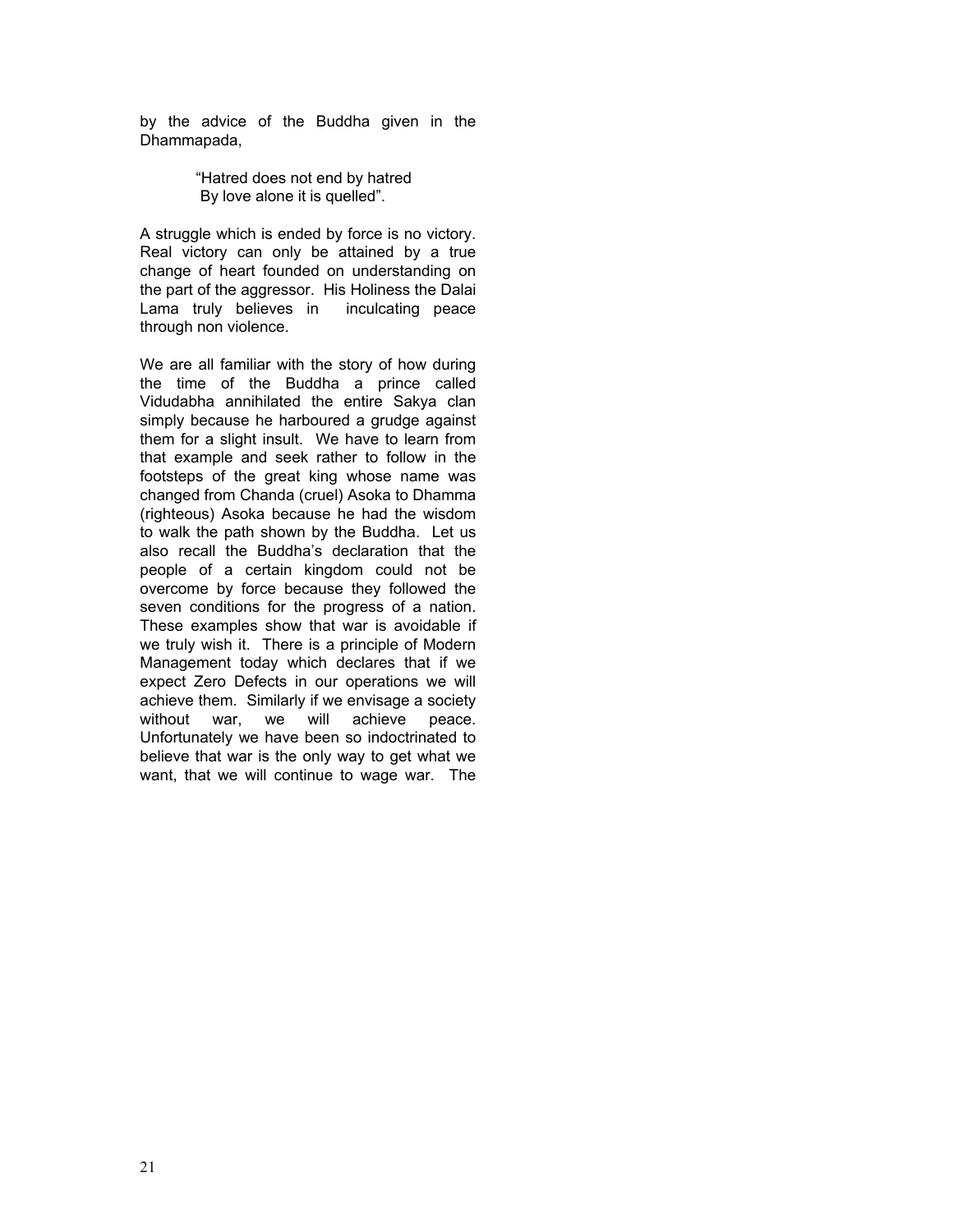most horrible irony of it is that people even wage wars in the name of religions which teach the brotherhood of man.

Therefore the greatest challenge facing us in the next millenium is to grow up, to stop fighting like small boys and heed the word of the Enlightened One :

> All fear death, All fear the rod, Knowing this we should never strike Nor cause to strike.

#### **Proselytization**

The world today is divided by many factors. Sad to say one of the most important of the organizations responsible for these many divisions is religion. Today, perhaps like at no other time in history, are the vast resources of certain religious organizations being exploited shamelessly in a mad scramble to win converts at any cost. These include the spreading of malicious lies against other religions like Buddhism. Young, innocent impressionable people are being lured away from their traditional religion through blatant false propaganda and even through bribes. There are instances of whole villages in certain countries being converted *en masse* through the promise of material gain. Conversion in itself may not be a bad thing, but when methods employed and the motives for converting are suspect then we must not stand idly by and do nothing about it.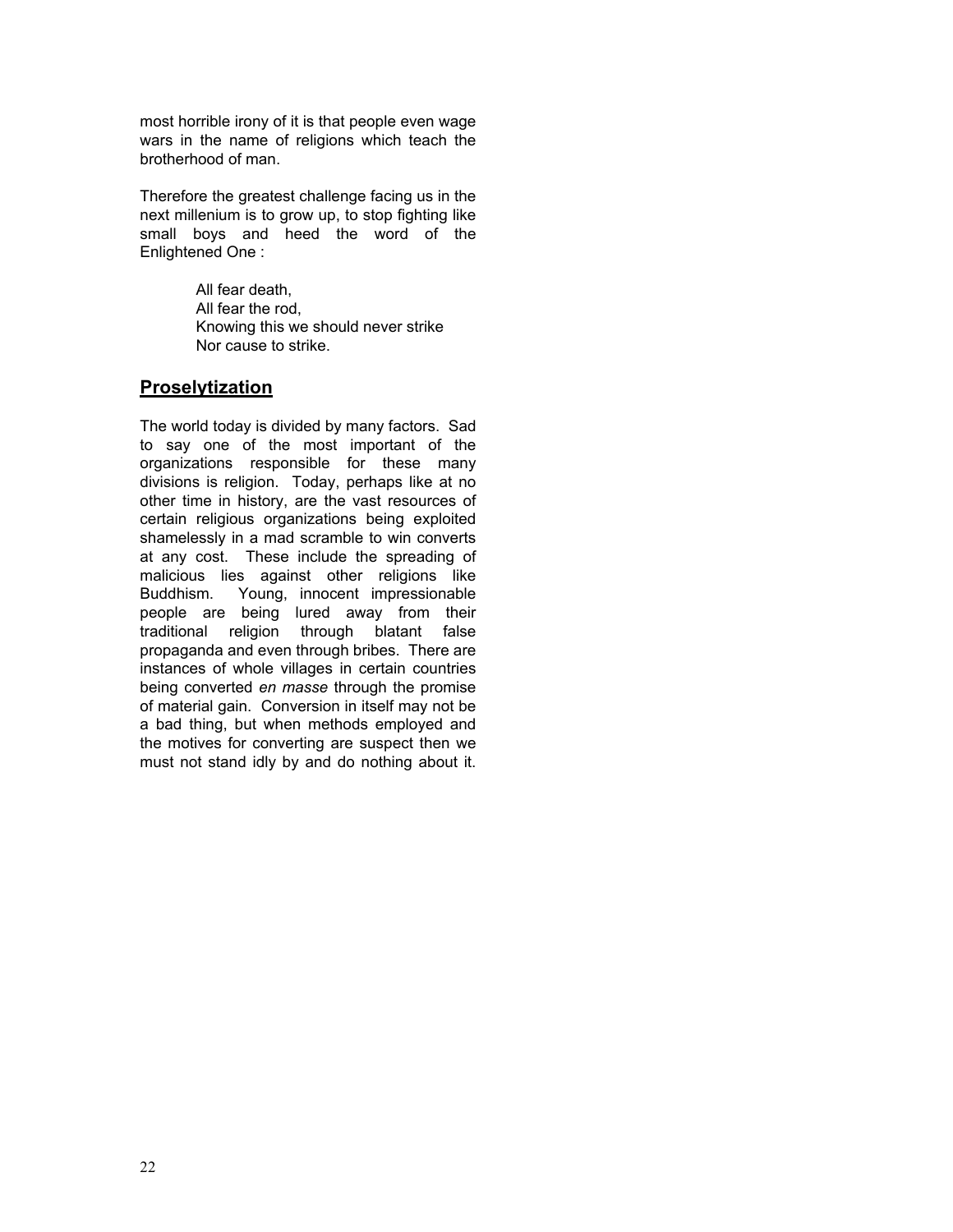In many countries conversions which are not accompanied by a full understanding of what is being accepted can lead to serious problems, often causing the breakup of marriages and families and other social problems. Therefore it is not conversion but buying people.

There is therefore an urgent need for Buddhists to seek the dialogue with other religious groups to voice our dissatisfaction with their activities. There are genuine members of these faiths who are themselves embarrassed by the antics of their fellow religionists. They must speak against their own kind and Buddhists must make every effort to urge them to do so. In the past, traditional religions were the victims of colonial missionaries. Today, the problem is much more insidious – citizens of the same country are working to undermine the traditional cultures and practices of their forefathers and introducing alien ways to their people, separating parents and children, the old and the young.

#### **Ecumenism**

On a more positive note, however, Buddhists have always been encouraged, in the KALAMA SUTRA for example, to seek dialogue with others to show respect for other genuine seekers after the truth. We need to talk with other religionists formally and informally to know how they think, to show them how we think and to find common ground on which we can cooperate to work for the betterment of the human race. In some cases we must even be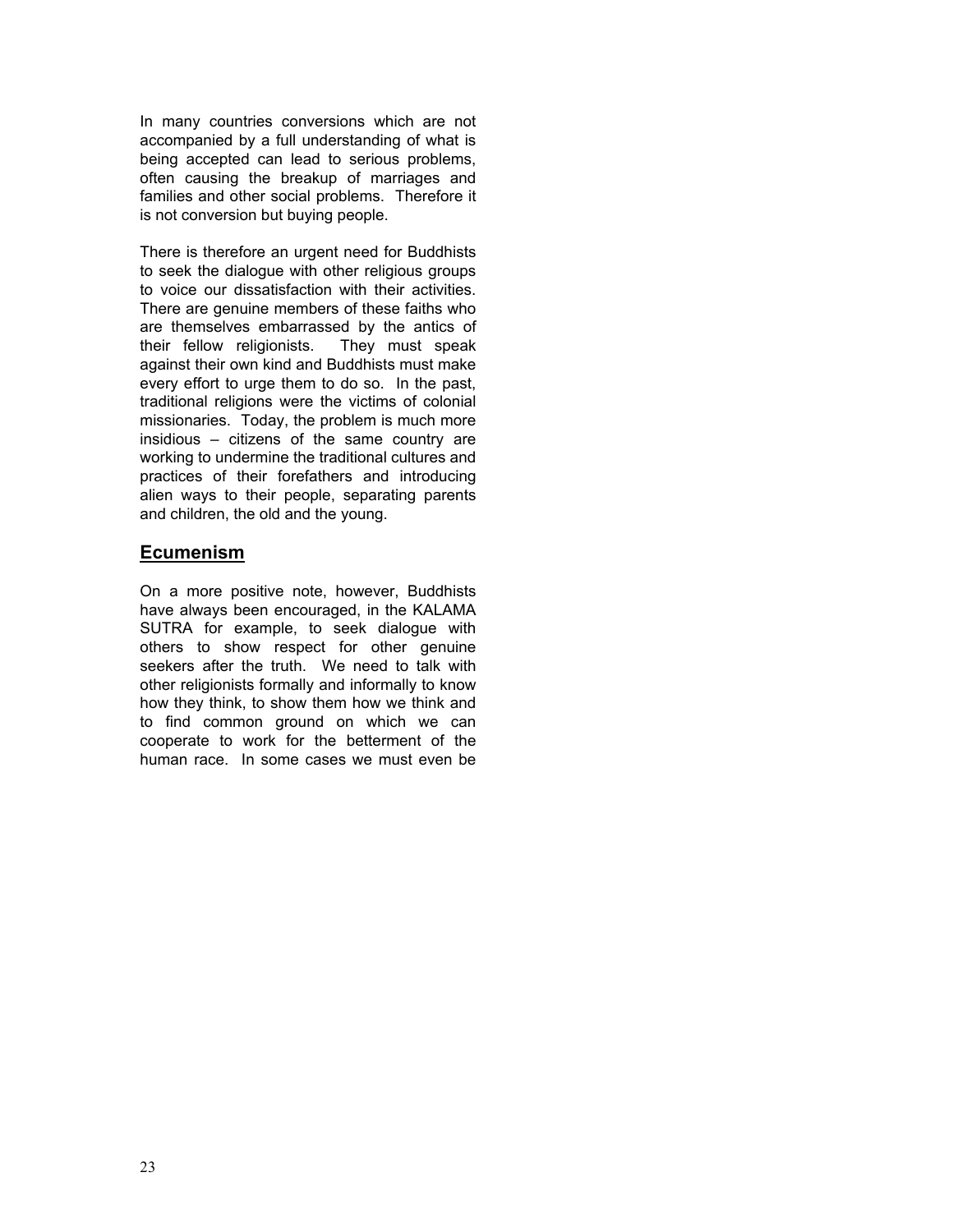humble enough to admit that we can adopt their methods particularly in social and charity work and help the poor and the weak and helpless in every corner of the world.

# **Buddhist Values**

Having examined some of the challenges facing buddhists today and how we can help to promote peace and social harmony let us examine how we can identify some Buddhist values which we will need to achieve our goals.

It cannot be said that there are "Buddhist Values" which are unique to Buddhism and not to be found in other religious systems. The Buddha recognized this when he declared that we must accept and recognize the worth of any religion in so far as that religion contains the Four Noble Truths. What is unique about Buddhism is our UNDERSTANDING of the nature of these values and why we practice them. When the Bodhisatta practised the Ten Paramis, he was motivated in an entirely different way than any other follower of a spiritual path either in part or as a whole.

The ten paramis – dana (generosity), sila (precept), nekkhamma (renunciation), panna (wisdom), viriya (energy), khanti (patience) sacca (truthfulness), adhitthana (determination), metta (loving kindness) and upekkha (equanimity) – can form a solid value system on which a Buddhist builds his or her personal spiritual life. This individual effort is then